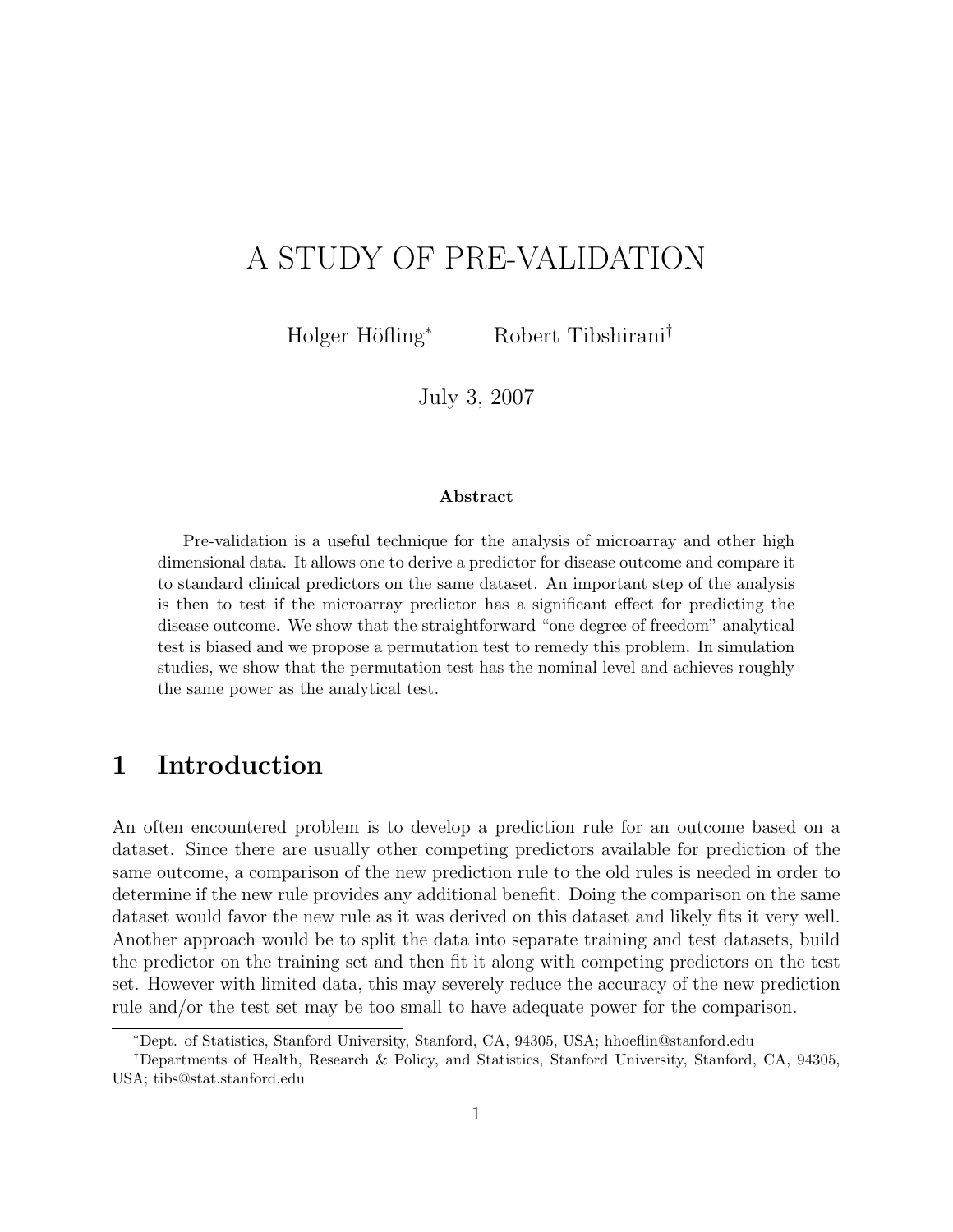Pre-validation (PV) (see Tibshirani and Efron (2002)) offers another approach to this problem. The new prediction rule is derived and compared to the old rules on the same dataset without biased results towards the new rule or big losses of power. Pre-validation is similar to cross-validation, except that the goal is to construct a "fairer" version of the prediction rule, rather than to directly estimate its prediction error. Before going into more detail, we explain how PV works on an example (see also Figure 1).

We have microarray data for  $n$  patients with breast cancer. On each array, measurements on p genes were taken. Also available are several non-microarray based predictors, which are commonly used in clinical practice (e.g. age, tumor size ...) to predict if the patient's prognosis is poor or good. We want to use the microarray data in order to predict the prognosis of a patient. In PV, the *n* patients are divided into K-folds. Leaving out one fold, a prediction rule using the microarray data for the remaining  $K - 1$  folds is fit (the internal model). Using this rule, the cancer types for the patients in the left out fold are predicted. This way, the data of the left-out fold is not used in building the rule and therefore no overfitting occurs. Repeating this procedure for every fold yields a vector of predictions for each patient. Each patient now has a prediction using a rule for which this patient's data was not used. We call this vector of predictions *pre-validated*. The pre-validated predictor can now be compared to the other non-microarray based predictions using a logistic regression model (the external model). If the coefficient of the pre-validated predictor in the logistic regression model is significant, we conclude that the new microarray-based prediction rule as an independent contribution over the existing rules. The effect of PV is to remove much of the bias that arises from using the same data to build the new prediction rule and compare it to the already established ones.

The goal of pre-validation is to construct a fairer version of our predictor that can be used on the same dataset and will act like a predictor applied to a new external dataset. That is, a one-dimensional pre-validated predictor should behave like a one degree of freedom predictor in a linear model. In this article, we will show that pre-validation is only partially successful in this goal: while the coefficient estimate for the pre-validated predictor is generally good, the one degree of freedom test can be biased, with a level differing from the target level. In this paper we propose a permutation test to solve this problem.

In section 3, we will show this bias analytically in the simple setting with a linear internal and a linear external model. Section 4 outlines the models that are used in the simulations, the amount of bias of the analytical test in these models and the permutation test. Section 5 presents the results of the simulations. In section 6, the method is applied to a microarray dataset of breast cancer patients.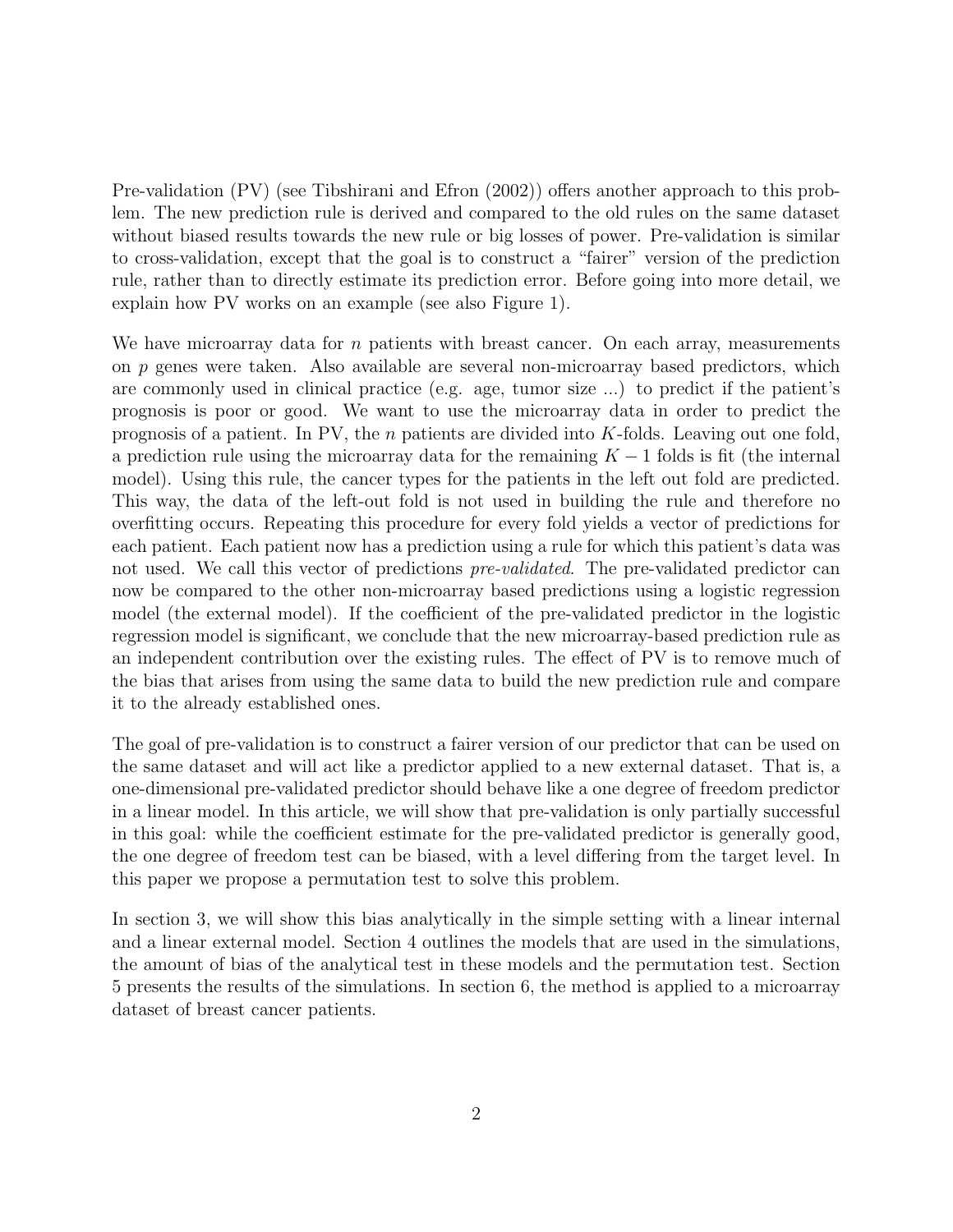

Figure 1: A schematic of the Pre-Validation process. The cases are divided up into (say) 10 equal-sized groups. Leaving out one of the groups, a prediction rule is derived from the data of the remaining 9 groups. This prediction rule is then applied to the left out group, giving the pre-validated predictor  $\tilde{y}$  for the cases in the left out group. Repeating this process for every group yields the pre-validated predictor  $\tilde{y}$  for all cases. Finally,  $\tilde{y}$  is included in a logistic regression model together with the clinical predictors to assess its relative strength in predicting the outcome.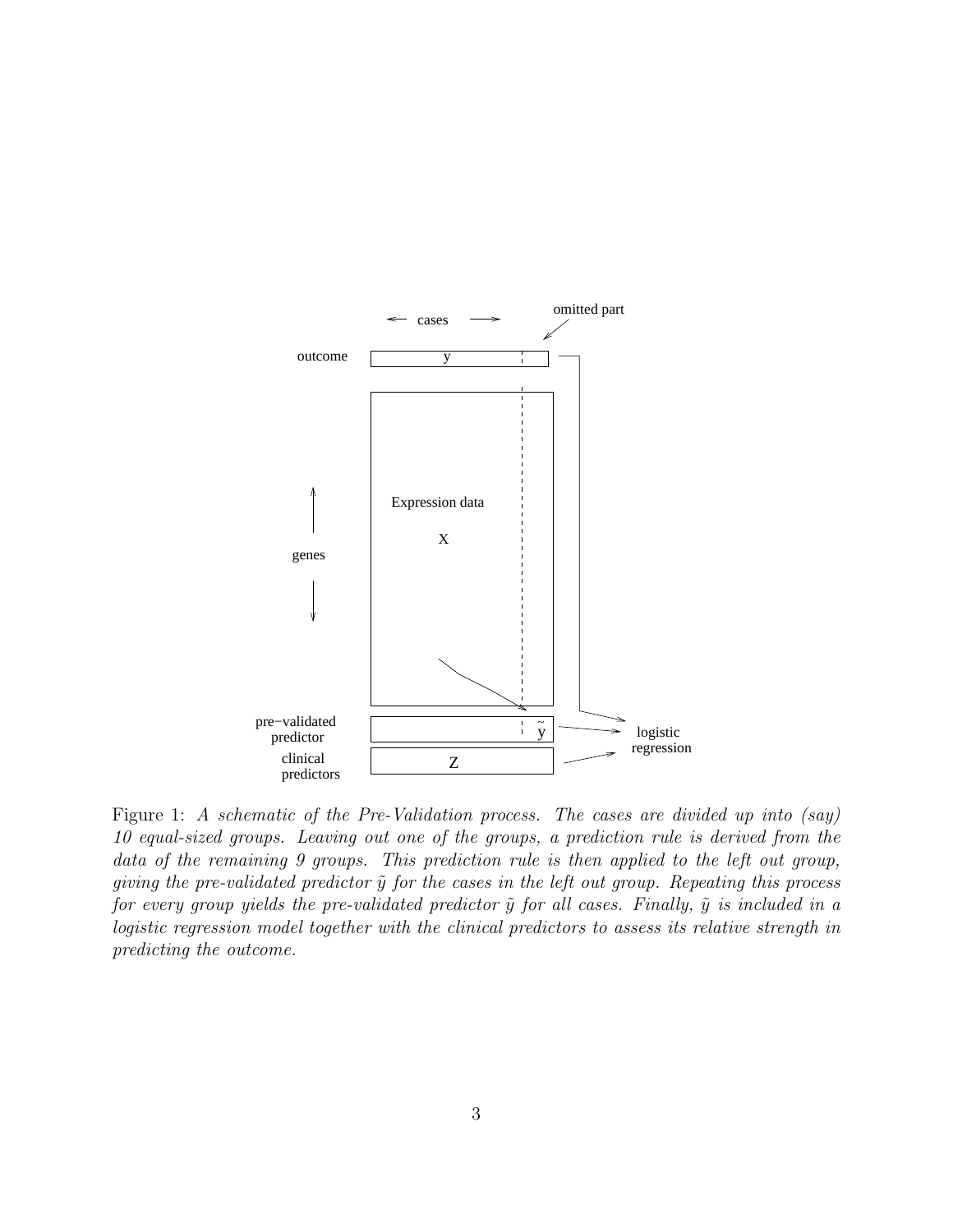## 2 Pre-Validation

As mentioned above, deriving a prediction rule and comparing it to other rules on the same dataset can lead to a bias in favor of the new rule due to overfitting. This bias can be very large and an example of this effect will be shown later in section 6.

One way to avoid overfitting is to use cross-validation, which is just K applications of the training/test dataset approach mentioned above. For this type of problem, the procedure works as follows:

- 1. Divide the data in K separate groups.
- 2. Leave out one group and derive the prediction rule over the remaining  $K 1$  groups.
- 3. Using the new prediction rule, predict the outcome for the left-out group.
- 4. Compare the strength of the prediction to the already existing predictors for the outcome (e.g. in a linear or logistic regression model, depending on the type of outcome) only in the left-out group. Test if the new predictor is significant.
- 5. Repeat steps 2-4 for every group and average the results.

However, depending on the choice of K, there are tradeoffs. If K is small, say 2 or 3, the prediction rule is derived on a smaller set of data, thus possibly losing accuracy. In situations as with microarray data, where the number of observations is usually small compared to the amount of available data, the reduction of prediction strength due to the lower number of observations can be substantial. On the other hand, if  $K$  is say 4 or larger, the comparison to the already existing prediction rules has to be done on a very small number of observations. If there are 5 (say) other predictors and a total of 50 observations, then with  $K = 5$ , the comparison of the new rule to the 5 old ones would have to be done using only 10 observations - it is very unlikely to find significant effects under these circumstances.

Pre-validation (see Figure 1) changes this procedure to avoid the for-mentioned problems:

- 1. Divide the data in K separate groups.
- 2. Leave out one group and derive the prediction rule over the remaining  $K 1$  groups.
- 3. Using the new prediction rule, predict the outcome for the left-out group.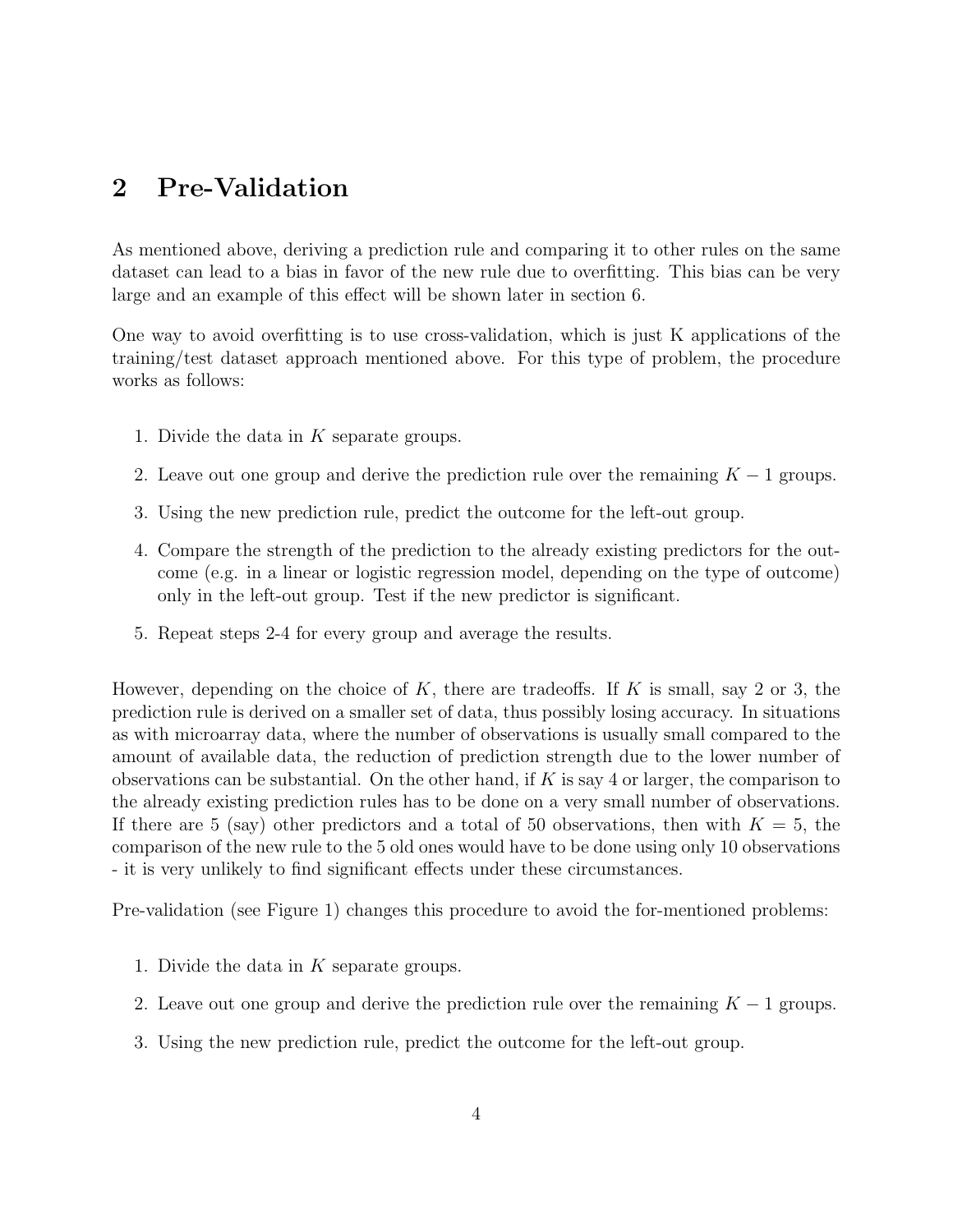- 4. Repeat steps 2 and 3 for each group. Collect the predictions into a vector such that one prediction exists for every observation in every group (we call this predictor "prevalidated").
- 5. Compare the strength of the prediction to the already existing predictors for the outcome (e.g. in a linear or logistic regression model, depending on the type of outcome) using all observations and the predictor derived above. Test if the new predictor is significant.

For PV, the number of groups K is usually chosen to be 5 or 10. Leave-one-out PV  $(K = n)$ leads to high variance in estimates and lower values would decrease the size of the training set too much, as already discussed above. However, as in PV the predictions for all observations are collected before the comparison to the existing predictors, a high value of K does not compromise the power of this comparison.

When comparing the pre-validated predictor to the existing predictors, usually a linear or logistic regression model is fitted (depending on the outcome). The new prediction rule is judged to make a significant improvement over the old rules if the coefficient of the prevalidated predictor is significantly different from 0. As the new rule predicts the outcome, significant values for the coefficient would be positive. Therefore instead of a 2-sided test of  $\beta_{PV} = 0$  vs  $\beta_{PV} \neq 0$ , we can get more power by doing a one sided test  $\beta_{PV} = 0$  vs.  $\beta_{PV} > 0$ . For this, usually the standard analytical test for the model (i.e t-statistic or z-score) are used. In the next section, we will prove in a simple case that this analytical test is biased. In more complicated scenarios, simulations are used.

# 3 Analytical results on the bias of tests for pre-validated predictors

An analytical treatment of the distribution of test statistics in the external model is very difficult in the general case. However, the problem becomes tractable in a simplified setting. Consider PV with  $K = n$ , i.e. leave-one-out PV. Assume that  $p \lt n$  and use a linear regression model for building the new prediction rule. Let there be e other external predictors for the same outcome y. Let X be the  $n \times p$  matrix with the data used for the new prediction rule.

We assume that  $X$  and  $y$  have the following distributions

$$
X_{ij} \sim N(0,1) \quad i.i.d \; \forall \; i=1,\ldots,n; \; j=1,\ldots,p
$$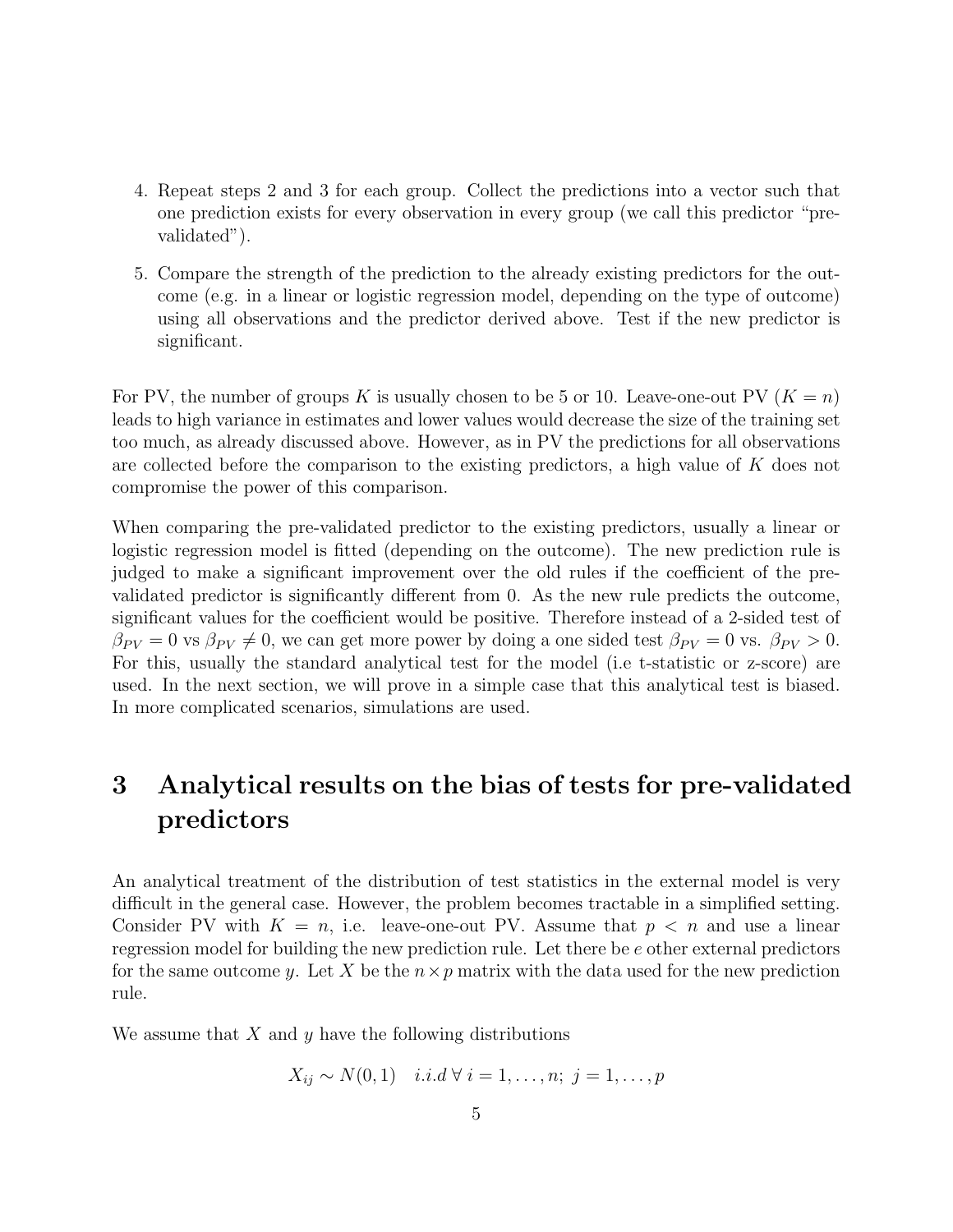and

$$
y_i \sim N(0, 1) \quad i.i.d. \ \forall \ i = 1, \dots, n
$$

independent also of X. So here our data X is independent of the response  $y$  and we can therefore explore the distribution under the null in the external model  $(\beta_{PV} = 0)$ .

#### 3.1 No other predictors

For simplicity, let us first consider the case with  $e = 0$ , i.e. no other predictors. As a first step, we need an expression for the prediction using the internal linear model and leave-oneout pre-validation. Here let  $H = X(X^T X)^{-1} X^T$  be the projection matrix used in linear regression. Let  $D$  be the matrix with the diagonal elements of  $H$ . Then the leave-one-out pre-validated predictor is

$$
\tilde{y} = (I - D)^{-1}(H - D)y =: Py,
$$

where  $I$  is the identity matrix.

Now use  $\tilde{y}$  as the sole predictor in the external model, which is also linear. As there are no other predictors, this may not seem to make much sense, as the hypothesis that there is no relationship between  $X$  and  $y$  could be tested right away in the internal model. We apply the external model anyway, as it is very instructive as to what the problem is in more complicated settings.

So we now consider the model

$$
y = \beta_{PV}\tilde{y} + \varepsilon
$$

where  $\varepsilon \sim N(0, \sigma^2 \cdot I)$ . Then under these conditions, the following theorem holds

Theorem 1. Under the assumptions described above, the t-statistic for testing the hypothesis  $\beta_{PV} = 0$  has the asymptotic distribution

$$
t = \frac{\hat{\beta_{PV}}}{\hat{sd}(\hat{\beta_{PV}})} \rightarrow^d \frac{C - p}{\sqrt{C}} \quad as \ n \rightarrow \infty
$$

where  $C \sim \chi_p^2$ .

Proof. See Appendix A.1.

As it can be seen here, the statistic is not t-distributed as in a regular linear regression. This can lead to biases when the t-distribution is used for testing. The size of the bias will be explored numerically later in section 3.

 $\Box$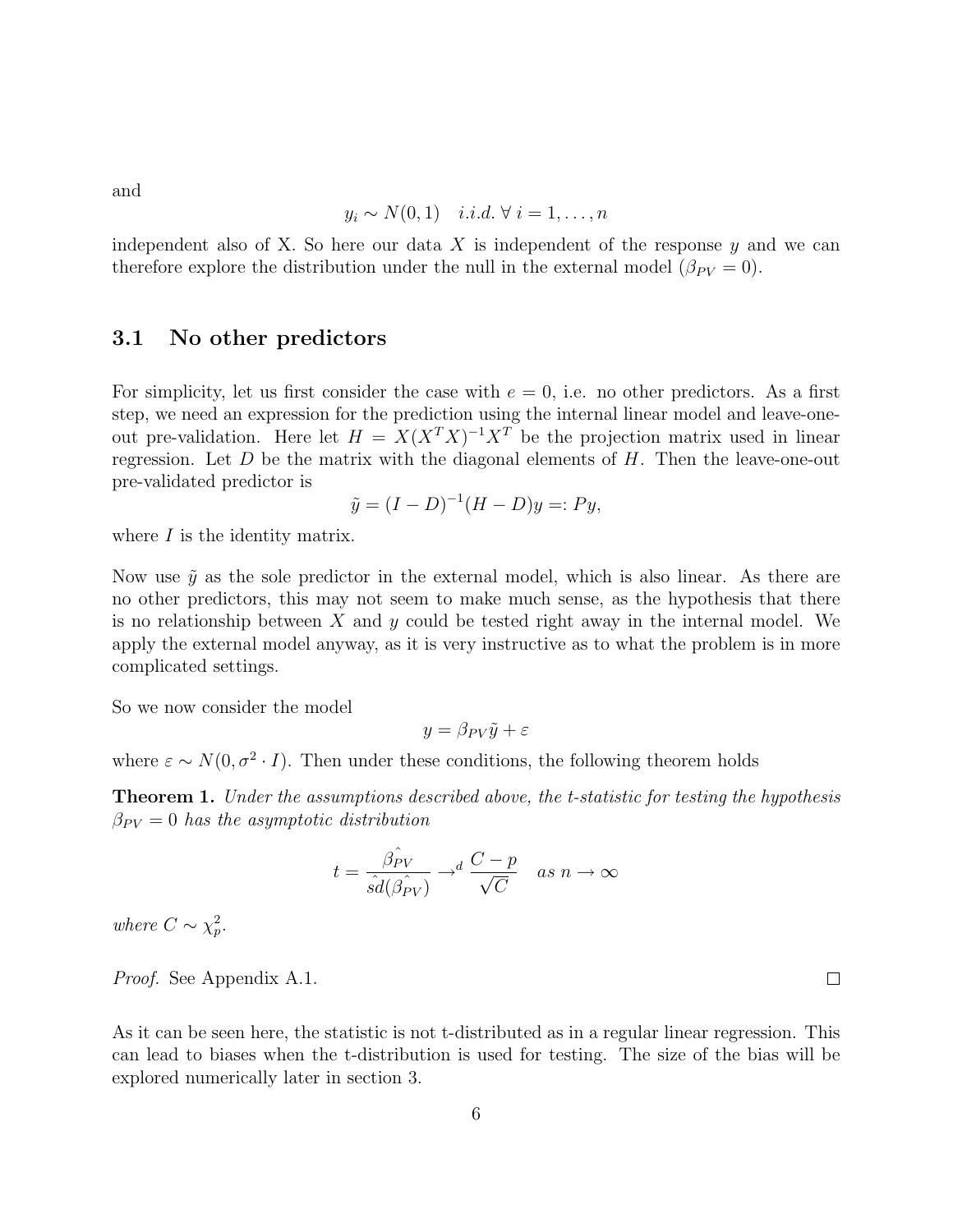#### 3.2 Other predictors related to the response  $y$

Now assume that we have several outside predictors for the response. As these are usually based on different data than  $X$ , we define the distribution of the outside predictors based on y and not on the internal model. So let Z be a  $n \times e$  matrix with

$$
Z_{ik} = y_i + \gamma_{ik}
$$

where  $\gamma_{ik} \sim N(0, \sigma_k^2)$  *i.i.d.*  $\forall i = 1, \ldots, n; k = 1, \ldots, e$ . Thus, the additional predictions are perturbed versions of the true response.

The internal model for the prediction of y using X is the same as before. The external linear model now becomes however

$$
y = \tilde{y}\beta_{PV} + Z\beta + \varepsilon.
$$

Again we want to test if  $\beta_{PV} = 0$ . In a linear model, this is usually done by calculating the t-statistic and calculating the quantile using the t-distribution with the right degrees of freedom. The following theorem gives the asymptotic distribution of the t-statistic under these assumptions.

**Theorem 2.** Under the setup described above, the t-statistic for testing  $\beta_{PV} = 0$  in the external linear model has the asymptotic distribution

$$
t = \frac{\hat{\beta}_{PV}}{\hat{sd}(\hat{\beta}_{PV})} \rightarrow^d \frac{(N^T N - p)}{\sqrt{N^T N}} - \frac{N^T A (\mathbf{1} \mathbf{1}^T + Cov(\gamma))^{-1} \mathbf{1}}{\sqrt{N^T N} (1 - \mathbf{1}^T (\mathbf{1} \mathbf{1}^T + Cov(\gamma))^{-1} \mathbf{1})} \quad \text{as } n \rightarrow \infty
$$

where  $N \sim N(0, I_p)$ ,  $A = (A_1, \ldots, A_e)$  with  $A_k \sim N(0, \sigma_k^2 \cdot I_p)$ ,  $\mathbf{1} = (1, \ldots, 1)^T \in \mathbb{R}^e$  and  $Cov(\gamma) = diag(\sigma_1^2, \ldots, \sigma_e^2).$ 

Proof. See Appendix A.2

We can see that the asymptotic distribution of the t-statistic is not a t or normal distribution, as we already observed in the simple case above without external predictors.

In the next section, by using simulations, we will investigate the extent of the bias when the testing is done using a t-distribution.

 $\Box$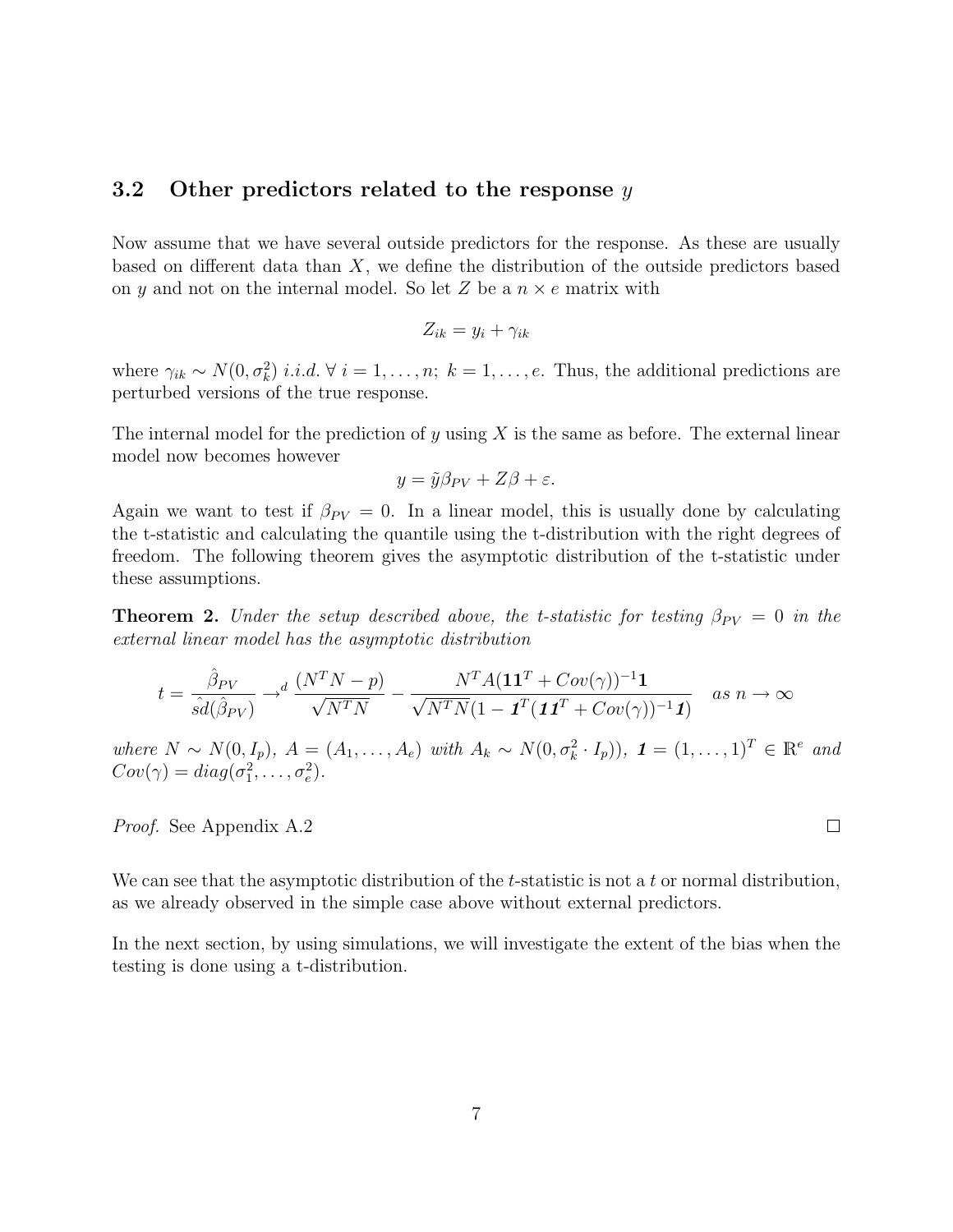### 4 Models, bias and permutation test

#### 4.1 Models used in the simulations

In the section above we have seen that in the simple case where the internal and external models are linear regressions, the t-statistic does not have its usual distribution. We expect that same is true for more complicated scenarios, which are not tractable analytically. In order to investigate the amount of bias in more complex settings, we used the following 3 model combinations in our simulations.

#### 4.1.1 Linear-Linear

This is the most simple model and was also used in the analytical analysis. Here, the internal and external models are standard linear regressions. Let  $n$  be the number of subjects and  $p$  be the number of predictors for the internal model. Let  $e$  be the number of external predictors. Then the internal predictors are a matrix  $X$  which is generated as

$$
X_{ij} \sim N(0, 1)
$$
 i.i.d.  $i = 1, ..., n$   $j = 1, ..., p$ 

Also  $\beta_j \sim N(0, \sigma_b^2)$ . Using this, the response is generated as

$$
y \sim N(X\beta, I \cdot \sigma_I^2)
$$

From this true response, the external predictors are derived as

$$
Z_{ik} \sim N(y_i, \sigma_E^2) \quad i.i.d. \ i = 1, \dots, n \quad k = 1, \dots, e
$$

The rationale for simulating the external predictors as a perturbation of the truth rather than the underlying model is that the external predictors would be derived using different models and maybe targeting other aspects of the phenomenon such that the underlying model here would not apply to them. From this perspective, modeling them as a noisy version of the truth seems more appropriate. For simplicity, we always choose  $\sigma_b^2 = \sigma_f^2 = \sigma_E^2 = 1$  in the simulations.

#### 4.1.2 Lasso-Linear

This model is an extension of the previous one. The predictor matrix X is generated in exactly the same way as before. However, instead of drawing all  $\beta_j$  from  $N(0, \sigma_b^2)$ , this is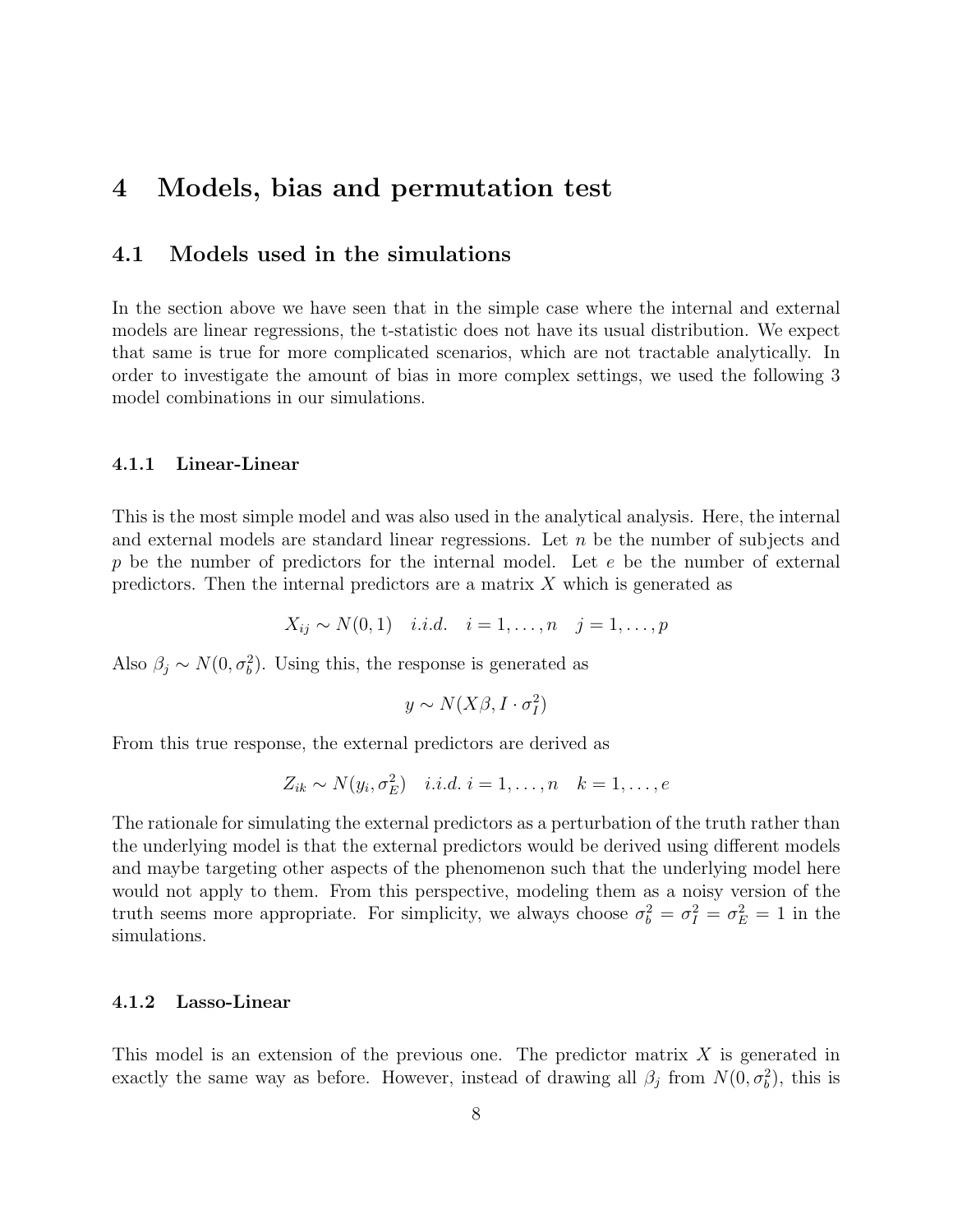done only for the first r. All others are set to 0 to ensure sparseness. The external predictors are then generated from y as described above.

For analyzing this artificial data, an internal lasso regression model will be used. The external model is linear regression as before. The internal model will be fit using the LARS algorithm, ensuring that the fitted model contains exactly a prespecified number  $l$  of non-zero coefficients.

#### 4.1.3 Linear Discriminant Analysis (LDA) - Logistic

This model is intended to simulate something very to application on microarray data. Again, there are *n* observations, which are divided into 2 groups with  $n_1$  and  $n_2$  members  $(n_1+n_2 =$ n). Also,  $p$  predictors (genes) will be generated for each observation independently. However, for the first  $p_1$  out of the p genes, the means will be different. For the first group,  $\mu_{ij} = 0 \ \forall i, j$ , where i refers to the observation and j to the genes. For the second group of  $n_2$  observations, the first  $p_1$  genes will have  $\mu_{ij} = \mu > 0$ , a positive offset in the mean from the same genes in the first group. All others genes will also have mean 0 in the second group as well. Then we simulate the microarray data as

$$
X_{ij} \sim N(\mu_{ij}, \sigma^2).
$$

The external predictors are then generated by switching the label of the  $y_i$  independently with probability  $p_E$ .

In the internal model, first a number  $q$  of predictors is selected by choosing the predictor with the largest correlation with the response. Then an LDA model is fit to the chosen g predictors. In the external model, standard logistic regression is used.

#### 4.2 Simulation of the type I error under the null

In each of the scenarios described above, we simulate artificial data and perform the PV algorithm 100, 000 times (without the permutation test). The analytical p-value of the prevalidated predictor is used to decide if the null hypothesis is rejected (t-statistic in linear regression model, z-score in logistic regression). Based on the simulations, the type I error of the analytical test is estimated (see Table 1).

The analytical tests in the external models show substantial upward and downward bias in the tested scenarios, depending on the choice of parameters. For the type I error level 0.01, this upward bias can double the size of the test and it is also substantial at level 0.05.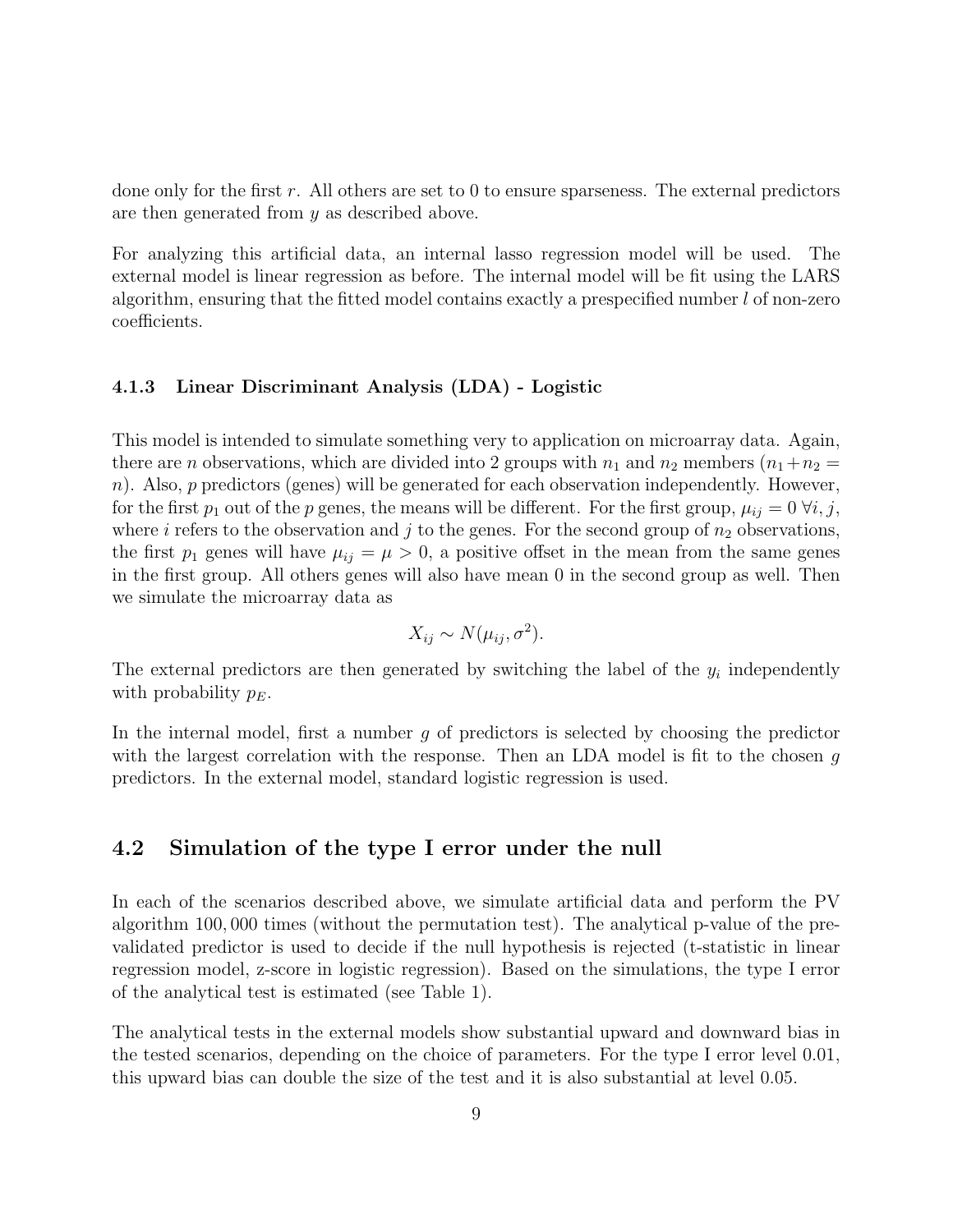The remedy for this problem is a permutation test.

#### 4.3 The permutation test

As we have just seen, the standard analytical test in the external models used (here linear and logistic) do not achieve their nominal level when they are being applied to pre-validated predictors. This can have serious consequences on the outcome of the test. A permutation test is a procedure that is very robust with respect to this problem.

The external predictors have usually been used and validated in this context before, so we were not concerned with evaluating their performance. In any case, extending the permutation test to cover them as well is straightforward. The variables that we have as input is the response y, the internal predictors  $X$  and the external predictors  $Z$ . As there is a relationship between y and Z, we do not permute y but instead the rows of X. Then, the pre-validation procedure is used and a test statistic in the external model collected (say  $\beta$ or t). This permutation is repeated often enough to get a sufficiently large sample of the test statistic (here usually 500 or 1000 permutations). The p-value is then estimated as the fraction of the permutation test statistic larger or equal to the observed test statistic (no randomization on the boundary). As the pre-validated predictor is a prediction for the response y, we expect its coefficient to be positive and therefore use a one-sided p-value (as we already did for the analytical test).

## 5 Simulation results

In this section we explore whether the permutation test achieves the intended level and what effect it has on the power of the test compared to the analytical solution. For this, artificial datasets according to the 3 scenarios described above are created and analyzed.

#### 5.1 Level of the permutation test

For estimating the level of the test under the null hypothesis, the internal predictors  $X$  will be independent of the response and the external predictors Z. Several different parameter combinations will be used for this task. For each scenario and parameter choice, 1000 simulations were used where each test was based on 500 permutations.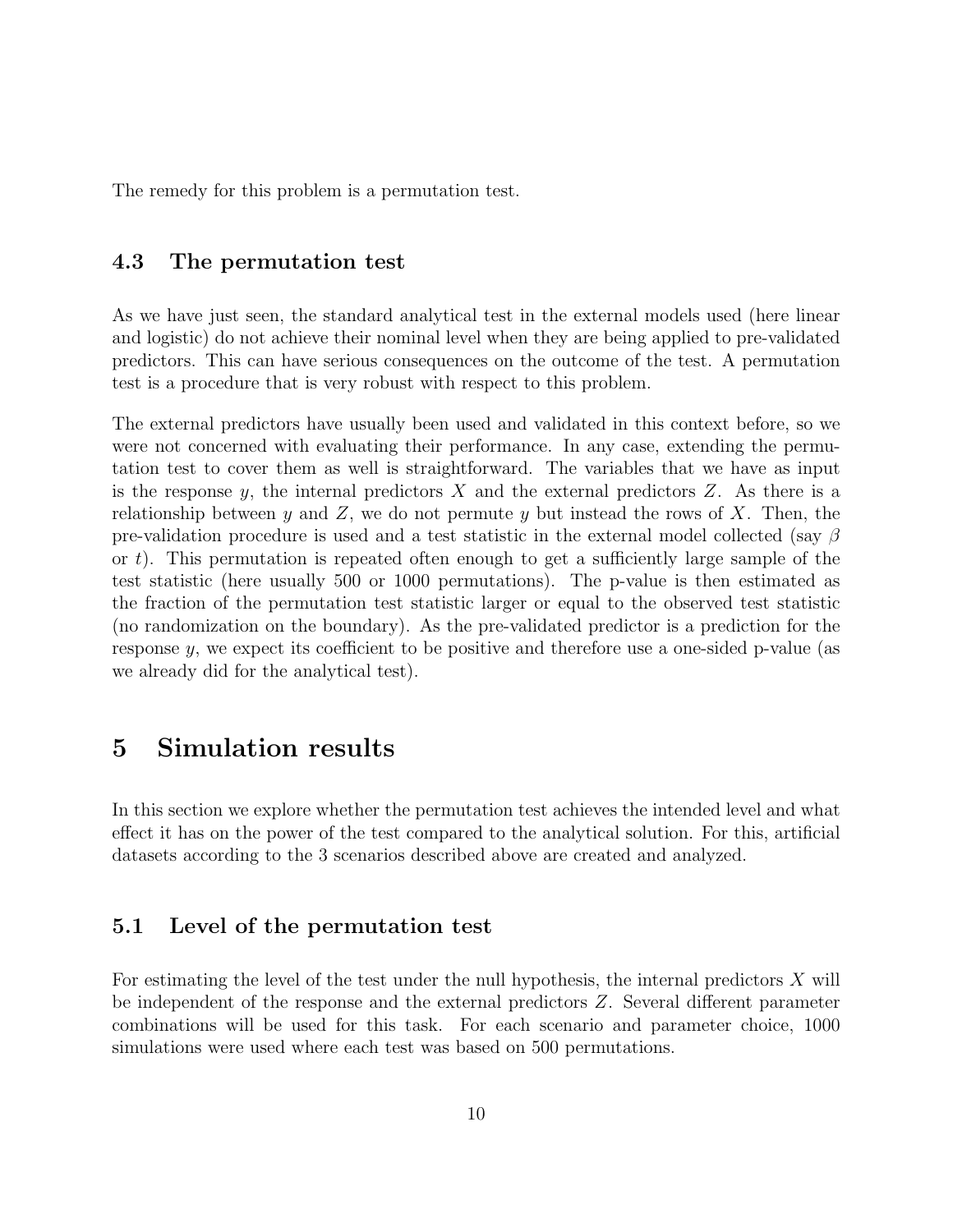| Scenario      | Parameters                        | CV-folds         |               | Type I error  |              |
|---------------|-----------------------------------|------------------|---------------|---------------|--------------|
|               |                                   |                  | $\alpha=0.01$ | $\alpha=0.05$ | $\alpha=0.1$ |
|               |                                   | $\overline{5}$   | 0.022         | 0.079         | 0.137        |
|               | $n = 10, p = 5, k = 1$            | 10               | 0.024         | 0.080         | 0.139        |
| Linear-Linear |                                   | $\boldsymbol{n}$ | 0.023         | 0.083         | 0.140        |
|               |                                   | 5                | 0.018         | 0.069         | 0.123        |
|               | $n = 20, p = 5, k = 1$            | 10               | 0.017         | 0.066         | 0.120        |
|               |                                   | $\boldsymbol{n}$ | 0.018         | 0.067         | 0.119        |
|               |                                   | $\overline{5}$   | 0.016         | 0.064         | 0.115        |
|               | $n = 50, p = 5, k = 1$            | 10               | 0.016         | 0.062         | 0.111        |
|               |                                   | $\, n$           | 0.015         | 0.060         | 0.109        |
|               |                                   | $\overline{5}$   | 0.008         | 0.033         | 0.062        |
|               | $n = 10, p = 100, k = 1, l = 5$   | 10               | 0.011         | 0.040         | 0.072        |
|               |                                   | 5                | 0.010         | 0.040         | 0.074        |
|               | $n = 10, p = 100, k = 1, l = 10$  | 10               | 0.016         | 0.053         | 0.091        |
| Lasso-Linear  | $n = 30, p = 100, k = 1, l = 5$   | $\overline{5}$   | 0.012         | 0.040         | 0.071        |
|               |                                   | 10               | 0.014         | 0.046         | 0.076        |
|               | $n = 30, p = 100, k = 1, l = 10$  | $\overline{5}$   | 0.016         | 0.054         | 0.092        |
|               |                                   | 10               | 0.021         | 0.065         | 0.105        |
|               | $n = 30, p = 100, k = 1, l = 20$  | $\overline{5}$   | 0.020         | 0.065         | 0.112        |
|               |                                   | 10               | 0.030         | 0.081         | 0.128        |
|               |                                   | $\overline{5}$   | 0.003         | 0.025         | 0.076        |
| LDA-Logistic  | $n = 20, p = 1000, k = 1, l = 10$ | 10               | 0.0096        | 0.047         | 0.100        |
|               | $n = 40, p = 1000, k = 1, l = 10$ | $\overline{5}$   | 0.018         | 0.072         | 0.122        |
|               |                                   | 10               | 0.036         | 0.106         | 0.158        |
|               | $n = 80, p = 1000, k = 1, l = 10$ | $\overline{5}$   | 0.019         | 0.071         | 0.122        |
|               |                                   | 10               | 0.053         | 0.126         | 0.179        |

Table 1: Type I error in various scenarios. Each estimate is based on 100000 simulations, giving an SD of  $\leq$  0.005. The most extreme values for each scenario are in bold.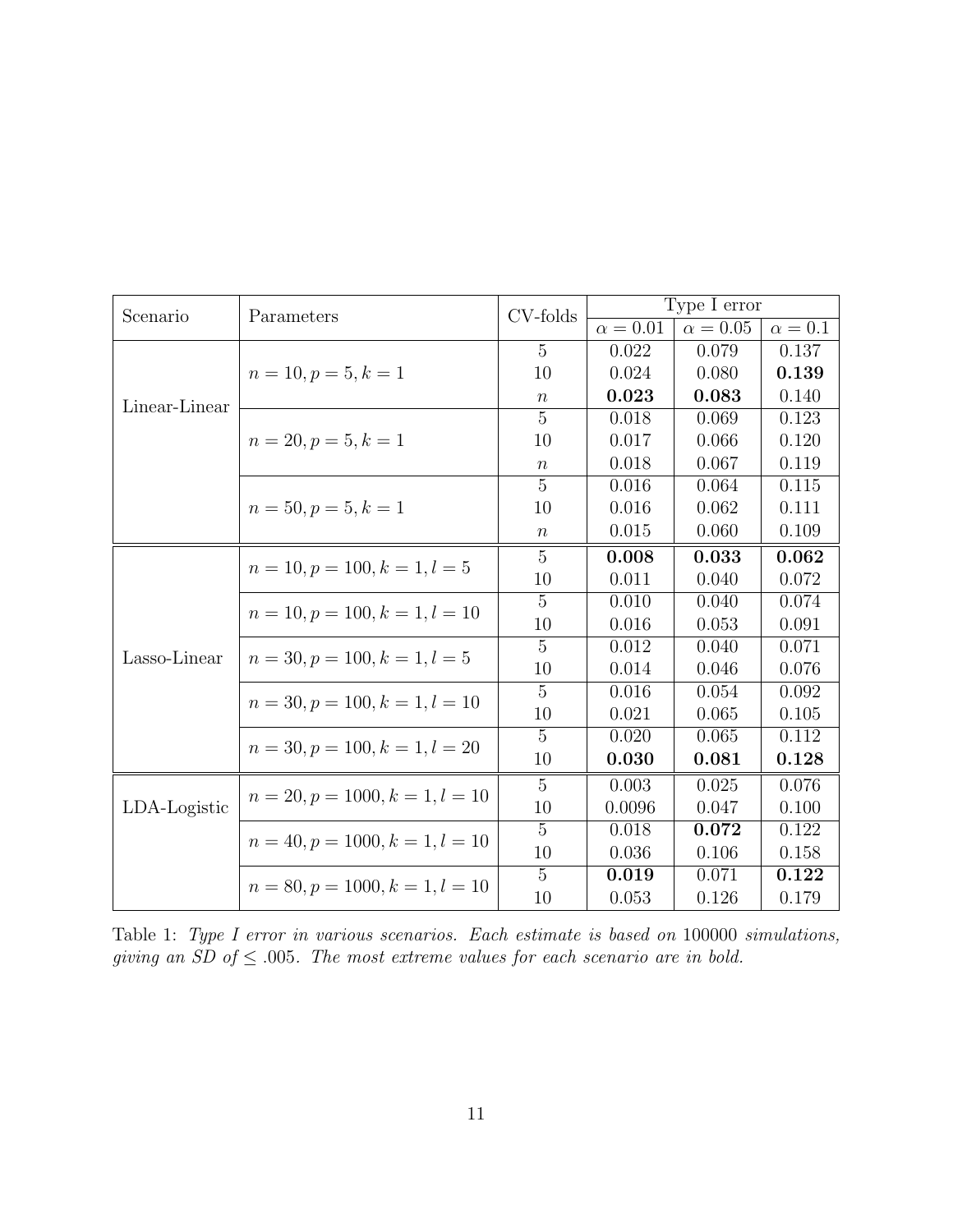The levels of the permutation tests can be found in Tables 5, 6 and 7. The standard error for the  $\alpha = .01$  estimate is 0.003, for  $\alpha = .05$  it is 0.007 and for  $\alpha = 0.1$ , the standard error is 0.009. All the estimates in the tables are well within 2 standard deviations of their target value, so we see that the permutation tests are unbiased.

#### 5.2 Power

The same scenarios that were used for estimating the level of the permutation tests will also be used to estimate the power under the alternative. As there is no distinct alternative hypothesis, several different choices will be used, depending on the specific scenario.

One of the most interesting aspects of this simulation is to compare the power of the permutation test to the power of the standard analytical test. However, as the analytical test is biased (usually upward), a straightforward comparison using the nominal test levels is inappropriate. In order to adjust for the bias, the simulations in the same scenario and parameters under the null hypothesis will be used. For each nominal level, a new cutoff for the p-values will be estimated such that the level of the analytical test is equal to its nominal level. This cutoff will then also be used to estimate its power.

The results can be seen in Tables 8, 9 and 10. As before, the estimates are based on 1000 simulations, each of which used 500 permutations for the tests. Here, the maximum standard deviation for the test is achieved for a power of 0.5, in which case the SD is 0.016. The power of the permutation test is in most cases very close to the power of the analytical test and sometimes even higher (although this may be a random occurrence). So, there does not seem to be a serious problem with loss of power when comparing the permutation tests to the analytical test.

However, the picture as to which choice of test statistic and number of folds to use for the permutation test is not very clear. For the Linear-Linear model, we used 5-fold PV, 10-fold PV, leave-on-out PV and permutation tests without PV  $(K = 1)$ . For the other model, due to computation time constraints, we only used 5- and 10-fold PV as well as no PV. In the Linear-Linear scenario, leave-one-out PV performs slightly better than 5-fold and 10-fold PV. However, in all but the simplest models, performing leave-one-out PV comes with a serious increase in computation time so that just using 5- or 10-fold PV may be considered appropriate.

In some instances, the permutation test using no PV showed a lot more power than 5- or 10 fold PV permutation tests. However, especially in the LDA-Logistic model, the test without PV had power even below the nominal level of the test. This can be explained by overfitting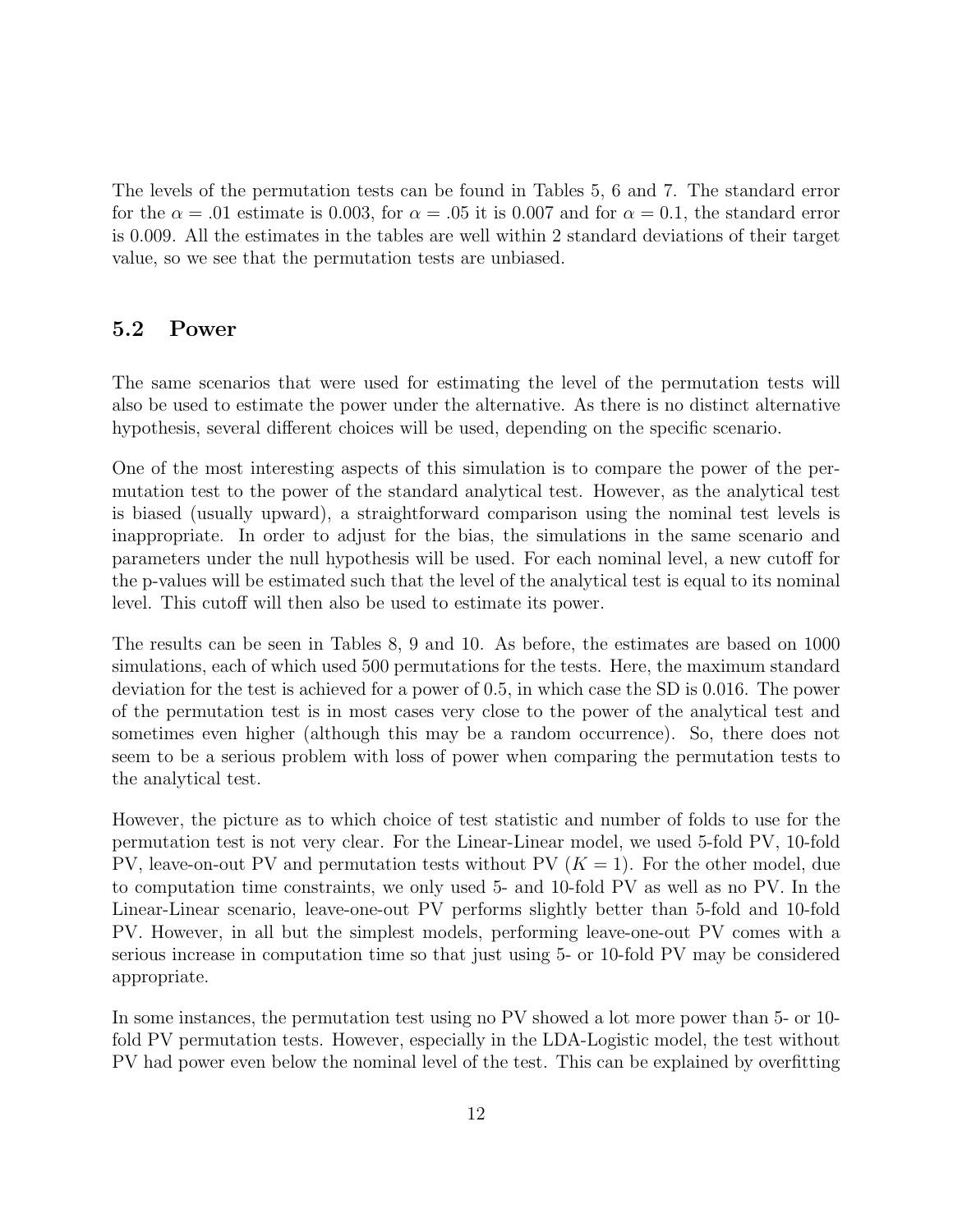the data, leading to perfect separation of the classes even if there is no relationship between the class labels y and the internal predictors  $X$ . In these cases, the permutation test without PV does not give useable results.

Therefore, using 5-fold (or 10-fold) PV permutation test is the most reliable procedure, achieving the nominal level of the test without compromising power with respect to the analytical test. The choice of test statistic depends on the specific application, but all standard statistics we used had acceptable performance.

#### 5.3 Performance of the estimator for the pre-validated coefficient

When the new prediction rule turns out to be a significant improvement over the performance of the old prediction rules, the value of the coefficient of the new predictor compared to the coefficients of the old predictors indicates how well the new predictor performs. Therefore it is important to know how well PV estimates the coefficient of the new prediction rule.

In order to have a comparison that is fair and relevant with respect to the amount of data available, we estimate the coefficient using PV over 1000 simulation runs in the scenarios presented above. As a benchmark method, we treat the dataset the PV was performed on as a training set to estimate the new prediction rule and do the comparison to the other prediction rules on an independently simulated test dataset of the same size as the training data. Our primary concern is that the coefficient estimated using PV is roughly unbiased w.r.t. the benchmark. The most straightforward approach would be to compare the mean over the simulations of the estimated coefficient using PV and using the benchmark. However, in the LDA-Logistic scenario, occasionally perfect separation occurs which makes the estimated coefficients extremely large. Mean-unbiasedness is not applicable in this case and we decided to use median-unbiasedness instead. As the difference between mean and median is quite small in all other scenarios and the median is more robust, we used the median in the remaining scenarios as well (Results see Table 14).

In general, PV tends to underestimate the coefficient compared to the Benchmark. The size of the underestimation depends on the scenario and the number of folds used in PV. The performance in the Linear-Linear model is very good with hardly any bias at all. For the Lasso-Linear and the LDA-Logistic scenario, the bias is bigger. The difference of the estimates for 5-fold and 10-fold PV show that at least part of the bias is due to the smaller training set used for deriving the prediction rule in PV. The bias also decreases with increasing number of observations, which can also be explained this way, as removing a certain percentage of observations has a smaller perturbing effect on the prediction rule when the total number of observations is large. Overall, PV does a good job of estimating the coefficient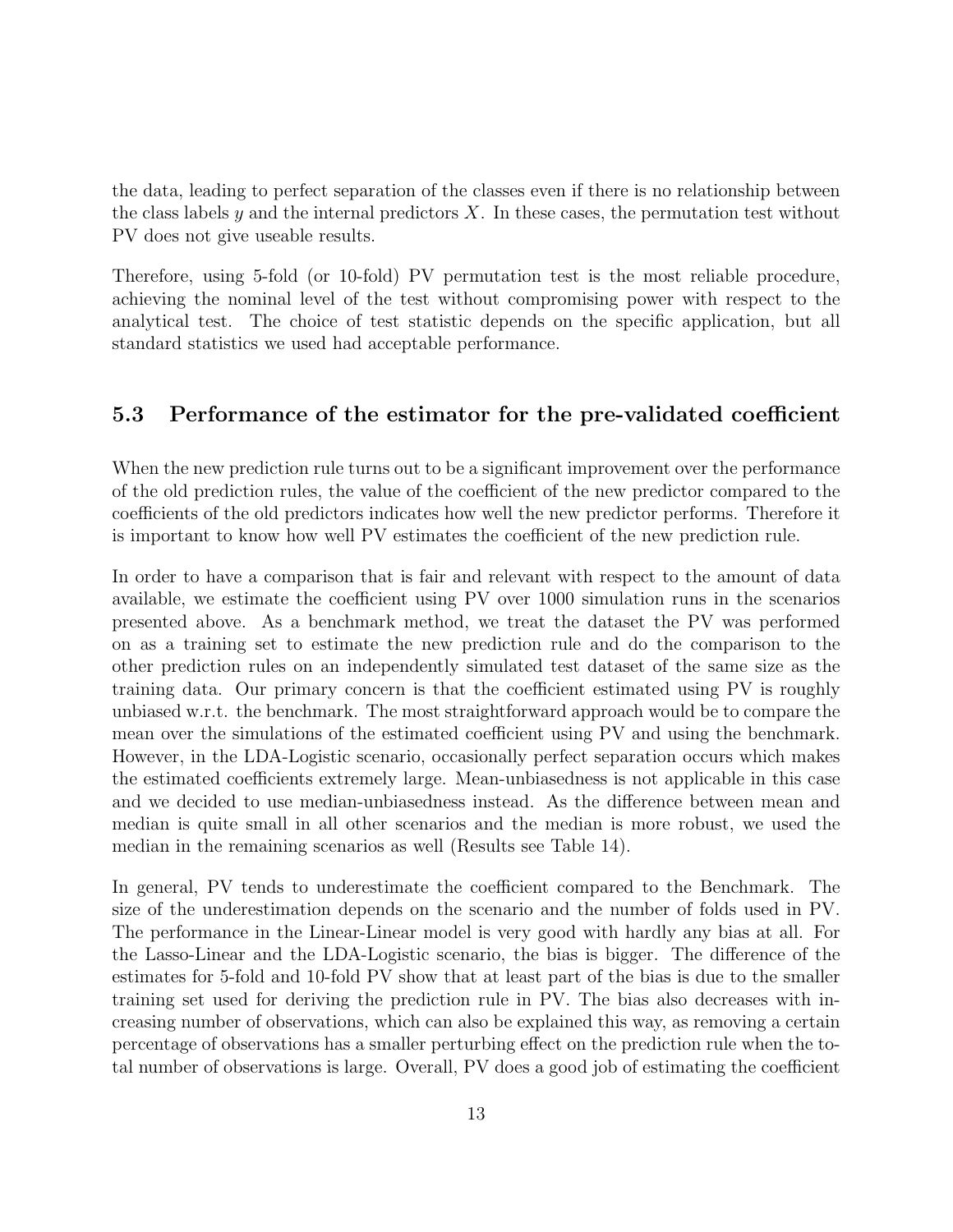of the new prediction rule.

## 6 Analysis of breast cancer data

Here we apply the permutation test to the dataset in van't Veer et al. (2002) and compare it to the analytical results. The data consists of microarray measurements on 4918 genes over 78 patients with breast cancer. 44 of these belong to the good prognosis group, 34 have a poor prognosis. Apart from the microarray data, a number of other clinical predictors exist:

- Tumor grade
- Estrogen receptor (ER) status
- Progestron receptor (PR) status
- Tumor size
- Patient age
- Angioinvasion

Based on the microarray data, a predictor for the cancer prognosis was constructed:

- 1. Select the 70 genes that have the highest correlation with the 78 class labels.
- 2. Find the centroid vector of the good prognosis group.
- 3. Compute the correlation of each case with the centroid of the good prognosis group. Find the cutoff such that only 3 cases in the poor prognosis group are misclassified.
- 4. Classify any new case as good prognosis if their correlation with the centroid is larger than the cutoff.

The result of the model fitting with and without using Pre-Validation can be found in Tables 2 and 3. We can immediately see how the significance of the microarray predictor is reduced when 10-fold PV is being used and thus the effect of fitting and testing the model on the same data removed. However, as PV chooses random folds, the results depend on the choice of folds. In order to get a clearer picture of the significance of the microarray predictor, we repeated the 10-fold PV 100 times and averaged the resulting p-values for the analytical and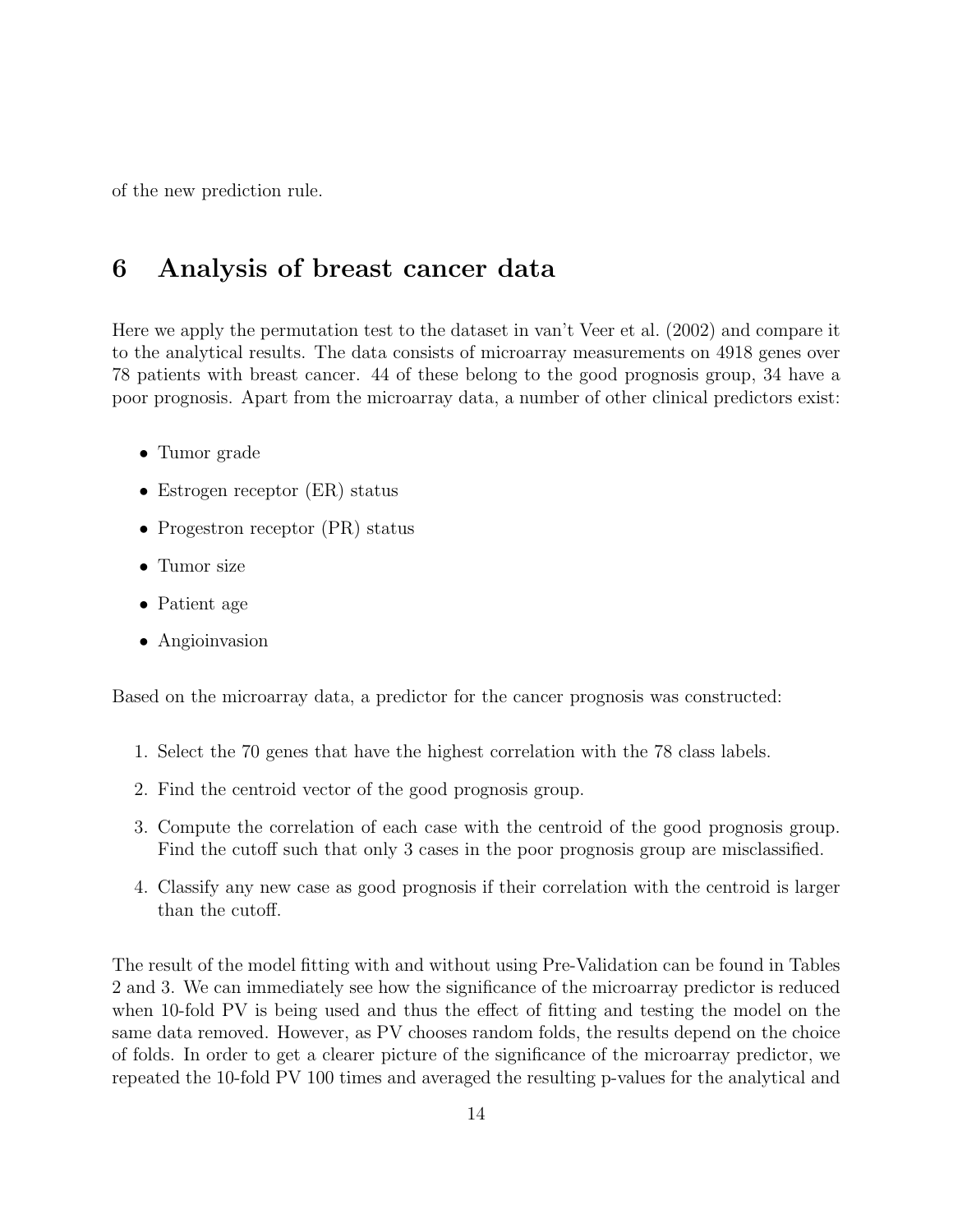| Predictor   | Coefficient | <b>SD</b> | Z-score  | p-Value      | $\Delta$ Deviance | p-Value (<br>$(\text{dev})$ |
|-------------|-------------|-----------|----------|--------------|-------------------|-----------------------------|
| Microarray  | 4.0961      | 1.0921    | 3.751    | $0.000088^a$ | 25.016            | $5.6 \cdot 10^{-7}$         |
| Grade       | $-0.6974$   | 1.0035    | $-0.695$ | 0.487105     | 0.510             | 0.4750                      |
| ER          | $-0.5536$   | 1.0444    | $-0.530$ | 0.596041     | 0.282             | 0.5956                      |
| Angio       | 1.2085      | 0.8160    | 1.481    | 0.138613     | 2.290             | 0.1302                      |
| <b>PR</b>   | 1.2141      | 1.0569    | 1.149    | 0.250642     | 1.394             | 0.2378                      |
| Age         | $-1.5926$   | 0.9113    | $-1.748$ | 0.080549     | 3.478             | 0.0622                      |
| <b>Size</b> | 1.4830      | 0.7322    | 2.026    | 0.042812     | 4.374             | 0.0365                      |

<sup>a</sup>One sided test for pre-validated predictors and z-score

Table 2: Summary of the coefficients in the external Logistic model without Pre-Validation. For each coefficient a test for  $\beta = 0$  based on the z-score and the deviance is given. All p-values are for two-sided tests except for the z-score p-value of the Microarray predictor, which is a one-sided p-value for testing  $\beta = 0$  versus  $\beta > 0$ .

the permutation tests (see Table 4). The analytical test declares the microarray predictor to be significant, however all 3 permutation test statistics do not give significant results, though the difference of the analytical test to the z-score permutation test is quite small. A possible explanation for these different results is the bias of the analytical test.

## 7 Discussion

The problem often arises that, with a limited amount of data, one wants to find a prediction rule and verify its usefulness on the same dataset. Often, due to lack of power, doing full cross-validation is not feasible and pre-validation is a useful method to fill this gap, especially for finding reliable parameter estimates in the external model. However, we have found that using the standard analytical tests with the pre-validated predictor can yield a test with level above the nominal level.

The permutation test approach to the pre-validated predictor addresses the bias problem of the analytical test without compromising power and is therefore a more reliable way for assessing whether the new prediction rule is an improvement over previously established predictors. Its main drawback is that it is very computer-intensive, requiring us to refit the pre-validation model for every permutation. This can be a problem for especially large datasets. However, this will not often be a significant problem and the simple structure of the algorithm makes it easily accessible to parallelization to reduce computation time.

It might be possible to develop an analytical test that accounts for the special structure of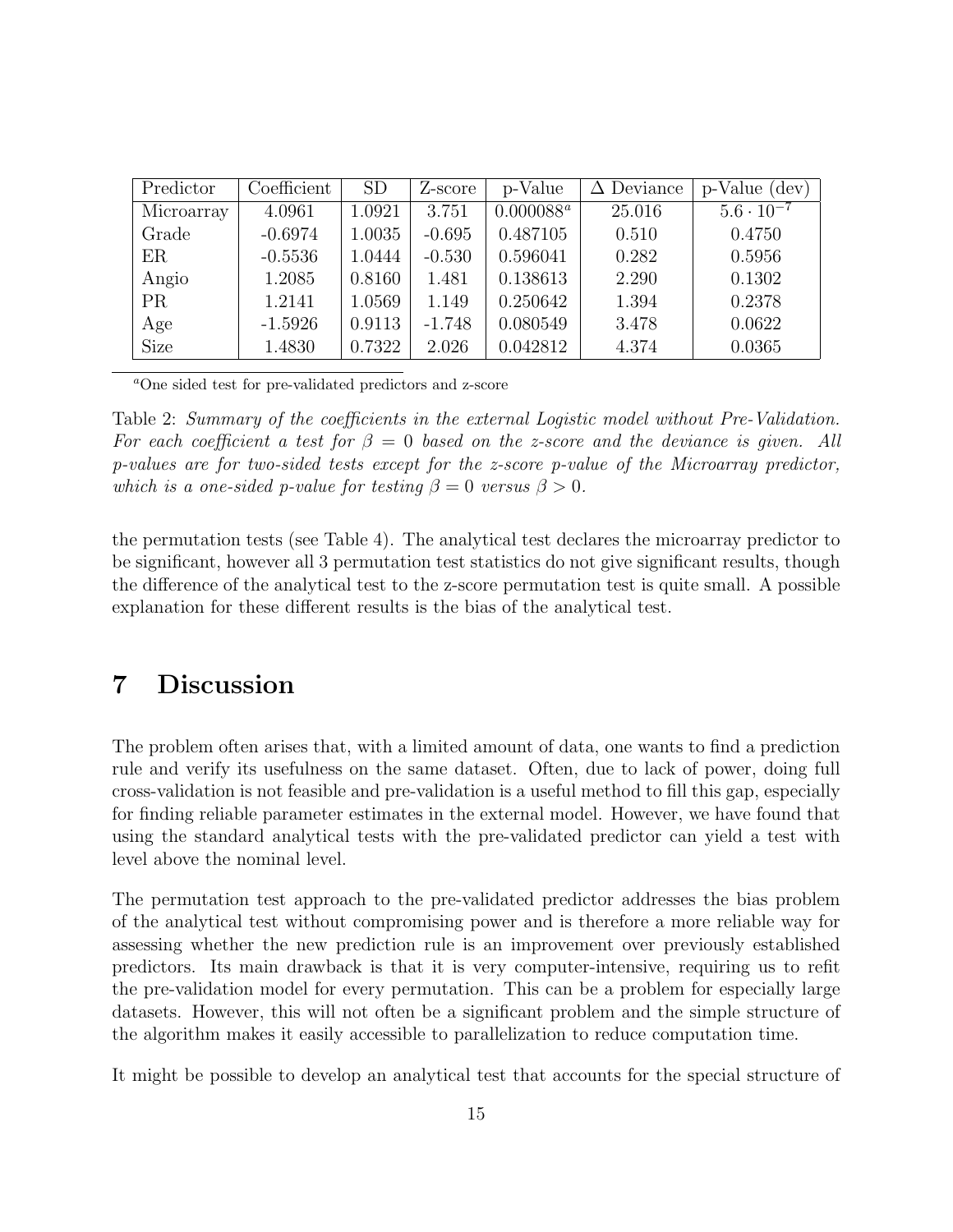| Predictor   | Coefficient | <b>SD</b> | z-score  | $p$ -Value $(z)$ | $\Delta$ Deviance | p-Value<br>$(\text{dev})$ |
|-------------|-------------|-----------|----------|------------------|-------------------|---------------------------|
| Microarray  | 1.5449      | 0.7116    | 2.171    | $0.0150^a$       | 5.001             | 0.02533                   |
| Grade       | 0.5614      | 0.7473    | 0.751    | 0.4526           | 0.563             | 0.45299                   |
| ER          | $-0.6401$   | 0.8967    | $-0.714$ | 0.4754           | 0.517             | 0.47204                   |
| Angio       | 1.3466      | 0.6477    | 2.079    | 0.0376           | 4.568             | 0.03257                   |
| <b>PR</b>   | 0.4266      | 0.8336    | 0.512    | 0.6089           | 0.266             | 0.60603                   |
| Age         | $-1.4569$   | 0.6925    | $-2.104$ | 0.0354           | 4.817             | 0.02817                   |
| <b>Size</b> | 0.8433      | 0.6026    | 1.400    | 0.1617           | 1.960             | 0.16156                   |

<sup>a</sup>One sided test for pre-validated predictors and z-score

Table 3: Summary of the coefficient in the external Logistic model using 10-Fold Pre-Validation. For each coefficient a test for  $\beta = 0$  based on the z-score and the deviance is given. All p-values are for two-sided tests except for the z-score p-value of the Microarray predictor, which is a one-sided p-value for testing  $\beta = 0$  versus  $\beta > 0$ .

| Statistic                 | Mean  |    | $\%$ < 0.01   $\%$ < 0.05   $\%$ < 0.1 |    |
|---------------------------|-------|----|----------------------------------------|----|
| Analytical z-score        | 0.046 | 15 | 66                                     |    |
| Permutation with $\beta$  | 0.095 |    | 27                                     | 57 |
| Permutation with z-score  | 0.050 | 17 | 62                                     | 86 |
| Permutation with deviance | 0.139 |    |                                        |    |

Table 4: P-values for the microarray predictor over 100 runs of the Pre-Validation procedure. The mean values are reported as well as the percentage below the levels 0.01, 0.05 and 0.1.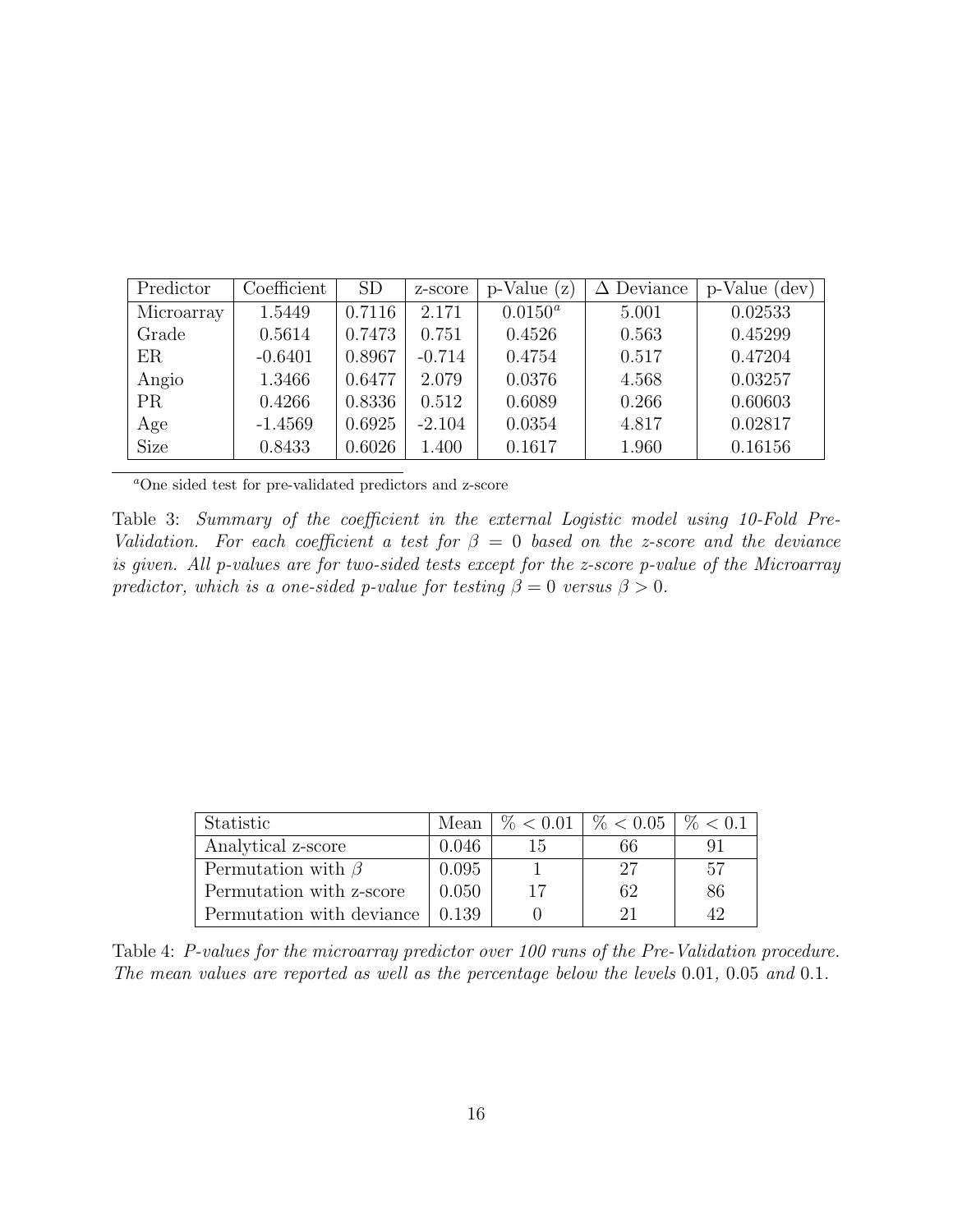the pre-validated predictor. However, it is unclear if an analytical solution exists that holds for a large number of models. Since the internal models are usually tailored to the specific problem at hand, having to derive analytical solutions on a case by case basis would be very difficult. We believe that the permutation test is the best method currently available for the problem.

Acknowledgments Holger Höfling is supported by an Albion Walter Hewlett Stanford Graduate Fellowship.

Tibshirani was partially supported by National Science Foundation Grant DMS-9971405 and National Institutes of Health Contract N01-HV-28183.

## A Proofs

#### A.1 Case of no outside predictors

For the proof, we first need a lemma:

**Lemma 1.** Let  $X_{ij}$  be i.i.d.  $N(0, 1)$  for  $i = 1, \ldots, n$  and  $j = 1, \ldots, p$ . Let  $H = Proj(X)$  $X(X^T X)^{-1} X^T$  and  $D = diag(H)$ . Then  $d_{ii} \sim O_P(n^{-1})$ .

Proof. By the strong law of large numbers,

$$
\frac{1}{n}X^TX \to I_p \quad a.s.
$$

and as taking the inverse of a matrix is a continuous operation

$$
n(X^TX)^{-1} \to I_p \quad a.s.
$$

Therefore

$$
nd_{ii} = nx_i (X^T X)^{-1} x_i^T \rightarrow^d \chi_p^2
$$

by continuous mapping, where  $x_i$  is the i-th row of X.

Also note that as  $trace(H) = \sum_i d_{ii} = p$  we have that  $Cov(d_{ii}, d_{jj}) < 0 \quad \forall i \neq j$ .

Now let us move on to the proof of Theorem 1.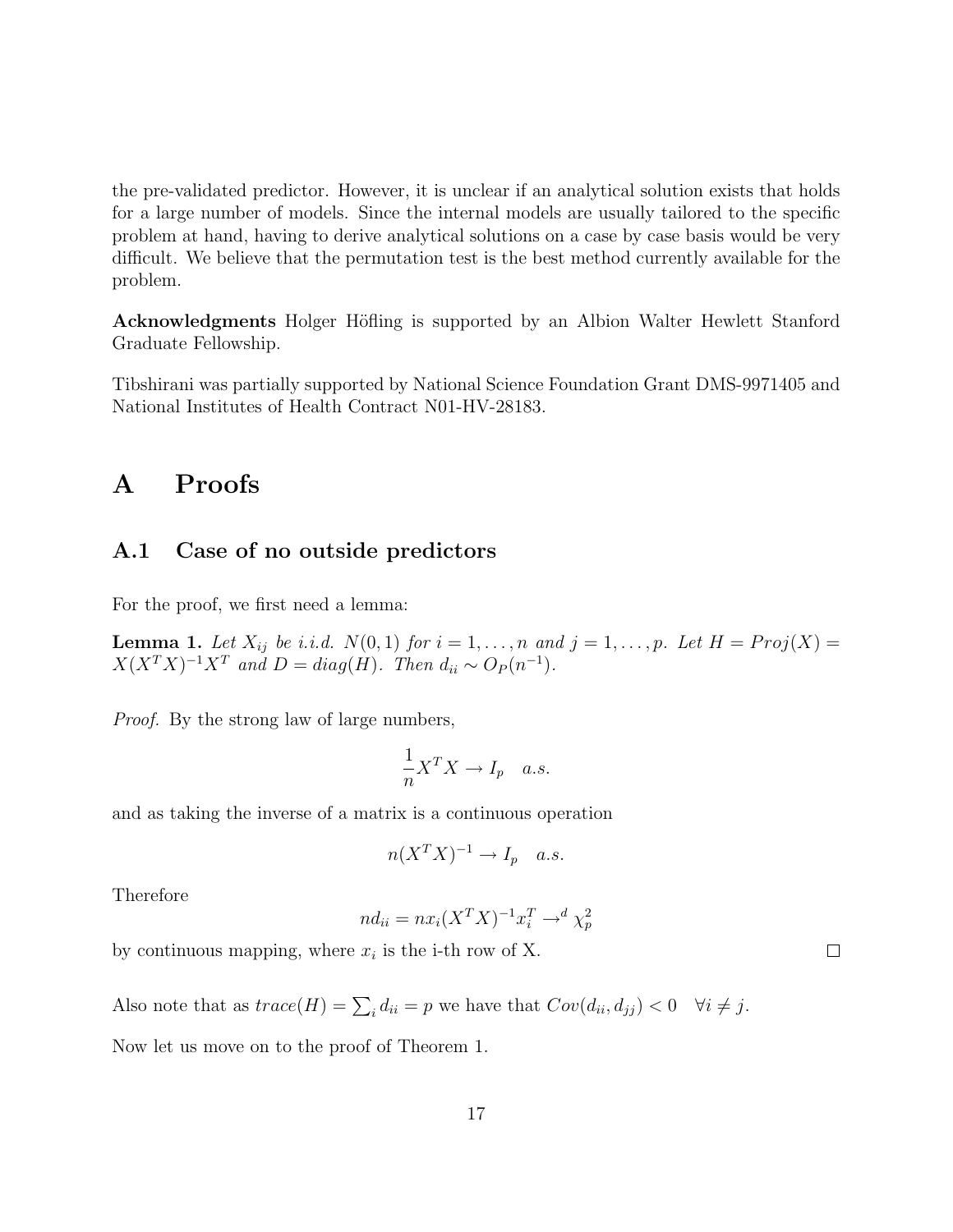Proof. Let the SVD of X be

$$
X = UEV^T
$$

with  $U \in \mathbb{R}^{n \times p}$  orthogonal,  $E \in \mathbb{R}^{p \times p}$  diagonal and  $V \in \mathbb{R}^{p \times p}$  orthogonal. Then we can write  $H = U U^T$ , therefore the leave-one-out pre-validated predictor is

$$
\tilde{y} = (I - D)^{-1} (UU^T - D)y
$$

and

$$
\hat{\beta}_{PV} = \frac{\tilde{y}^T y}{\tilde{y}^T \tilde{y}}.
$$

Evaluating the numerator we get

$$
\tilde{y}^T y = y^T (UU^T - D)(I - D)^{-1}y =
$$
\n
$$
= y^T U U^T y + y^T (UU^T ((I - D)^{-1} - I) y - y^T D ((I - D)^{-1} - I) y - y^T D y \to d
$$
\n
$$
\to^d N^T N + 0 - p \quad \text{as} \quad n \to \infty
$$

where  $N \sim N(0, I_p)$ . This holds as  $U^T y \sim N(0, I_p)$ . The second term converges to 0 as  $((I - D)^{-1} - I) \sim O_P(n^{-1})$  and  $U^T y = N$  is bounded in probability. The third term converges to 0 in probability as  $D((I - D)^{-1} - I) \sim O_P(n^{-2})$ . For the fourth term observe that  $E(y^T D y) = E(E(y^T D y | X)) = E(\sum d_{ii}) = p$ . As  $Cov(d_{ii}, d_{jj}) < 0$  for  $i \neq j$ , it is easy to show that  $y^T D y \rightarrow^P p$ .

For the denominator we get

$$
\tilde{y}^T \tilde{y} = y^T (UU^T - D)(I - D)^{-2} (UU^T - D)y =
$$
  
=  $N^T N + N^T U^T ((I - D)^{-2} - I) U N - 2y^T D (I - D)^{-2} U N + y^T D^2 (I - D)^{-2} y.$ 

Here, the first term is  $N^T N$  as above and the other terms converge to 0. The second and third summand converge to 0 as  $(I - d)^{-2} - I \sim O_P(n^{-1})$  and  $D(I - D)^{-2} \sim O_P(n^{-1})$  and for the fourth term we use that  $D^2(I-D)^{-2} \sim O_P(n^{-2})$ .

Now that we have the distribution of the numerator and denominator of  $\hat{\beta}_{PV}$ , consider  $\hat{sd}(\hat{\beta}_{PV})$ . This is estimated as

$$
\hat{sd}(\hat{\beta}_{PV}0) = \hat{\sigma}\sqrt{\tilde{y}^T\tilde{y}}.
$$

Only  $\hat{\sigma}$  is left to treat, for which we can write

$$
\hat{\sigma}^2 = \frac{1}{n-1} (y - \hat{\beta}_{PV} \tilde{y})^T (y - \hat{\beta}_{PV} \tilde{y}) =
$$
  
= 
$$
\frac{1}{n-1} (y^T y - 2\hat{\beta}_{PV} \tilde{Y}^t y + \hat{\beta}_{PV}^2 \tilde{y}^T \tilde{y}).
$$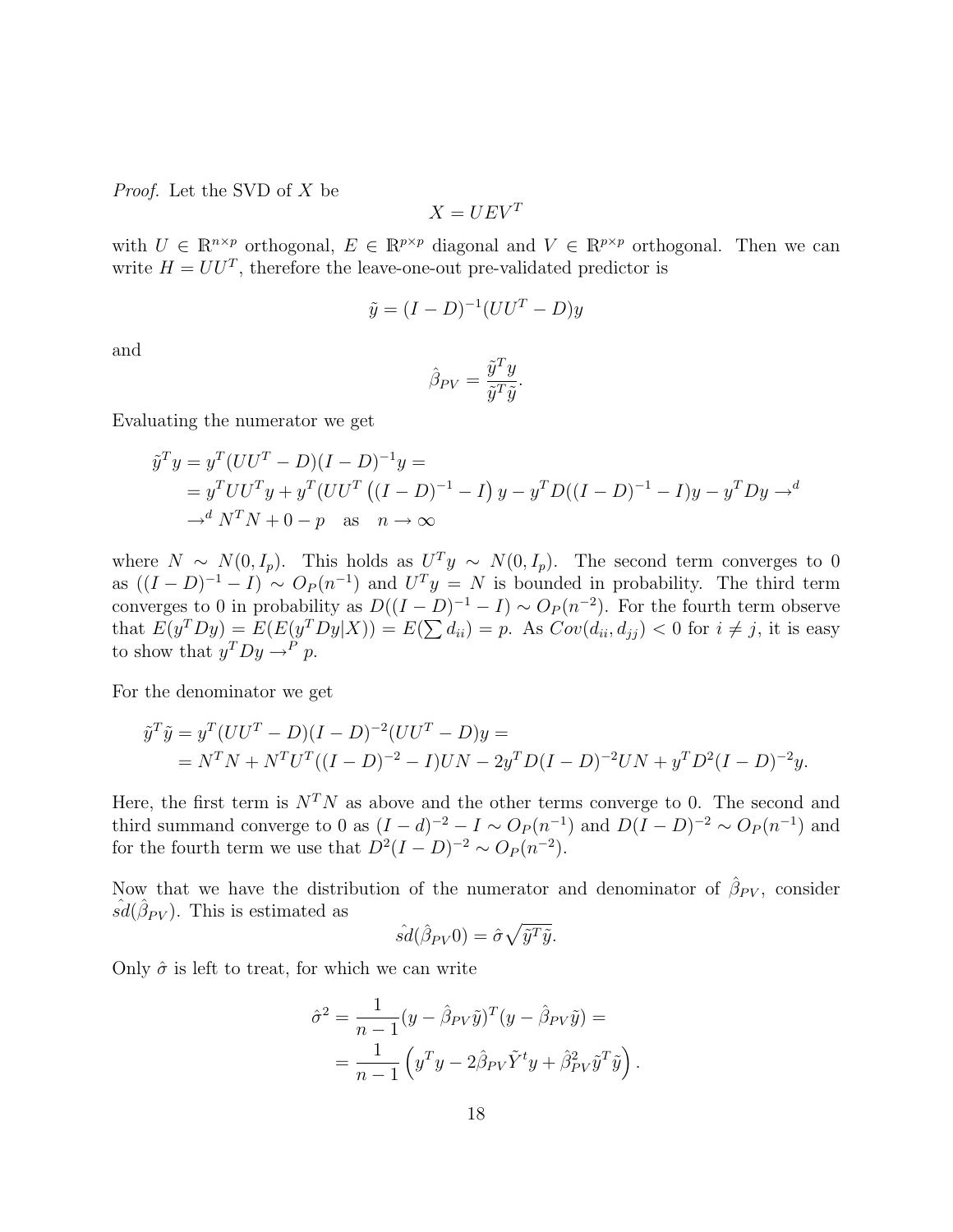We know that  $\frac{1}{n-1}y^T y \to 1$  a.s.. The other terms go to 0 as it has been shown above that the second and third summand inside the bracket is bounded in probability.

So putting all this together yields the desired result.

#### A.2 Case with outside predictors

The proof of Theorem 2 is along the lines of the proof for Theorem 1, but with more complicated algebra.

First recall a well known fact about the inverse of matrices. Assume we have a matrix with blocks of the form

$$
M = \begin{pmatrix} A & B \\ C & D \end{pmatrix}
$$

where A and D are non-singular square-matrices. Then we can write the inverse  $M^{-1}$  as

$$
M^{-1} = \begin{pmatrix} (A - BD^{-1}C)^{-1} & -(A - BD^{-1}C)^{-1}BD^{-1} \\ -D^{-1}C(A - BD^{-1}C)^{-1} & D^{-1} + D^{-1}C(A - BD^{-1}C)^{-1}BD^{-1} \end{pmatrix}.
$$

The proof of Theorem 2 is then:

*Proof.* Let  $\beta = (\beta_{PV}, \beta_1^T)^T$  and  $W = (\tilde{y}, Z)$ . Then

$$
\hat{\beta} = (W^T W)^{-1} W^T y
$$

where

$$
W^{T}W = \begin{pmatrix} \tilde{y}^{T}\tilde{y} & \tilde{y}^{T}Z \\ Z^{T}\tilde{y} & Z^{T}Z \end{pmatrix}
$$

and as we are only interested in  $\hat{\beta}_{PV}$ , this can be written as

$$
\hat{\beta}_{PV} = (\tilde{y}^T \tilde{y} - \tilde{y}^T Z (Z^T Z)^{-1} Z^T \tilde{y})^{-1} (\tilde{y}^T y - \tilde{y}^T Z (Z^T Z)^{-1} Z^T y),
$$

using the formula for inverses of block matrices. Also define  $\mathbf{1} = (1, \ldots, 1)^T \in \mathbb{R}^e$ . Then

$$
\frac{1}{n}Z^{T}Z = \frac{1}{n}(y \cdot \mathbf{1}^{T} + \Gamma)^{T}(y \cdot \mathbf{1}^{T} + \Gamma) =
$$
\n
$$
= \frac{1}{n}(y^{T}y\mathbf{1}\mathbf{1}^{T} + 2 \cdot \mathbf{1}y^{T}\Gamma + \Gamma^{T}\Gamma) \rightarrow^{P}
$$
\n
$$
\rightarrow^{P} \mathbf{1}\mathbf{1}^{T} + 0 + Cov(\gamma)
$$

 $\Box$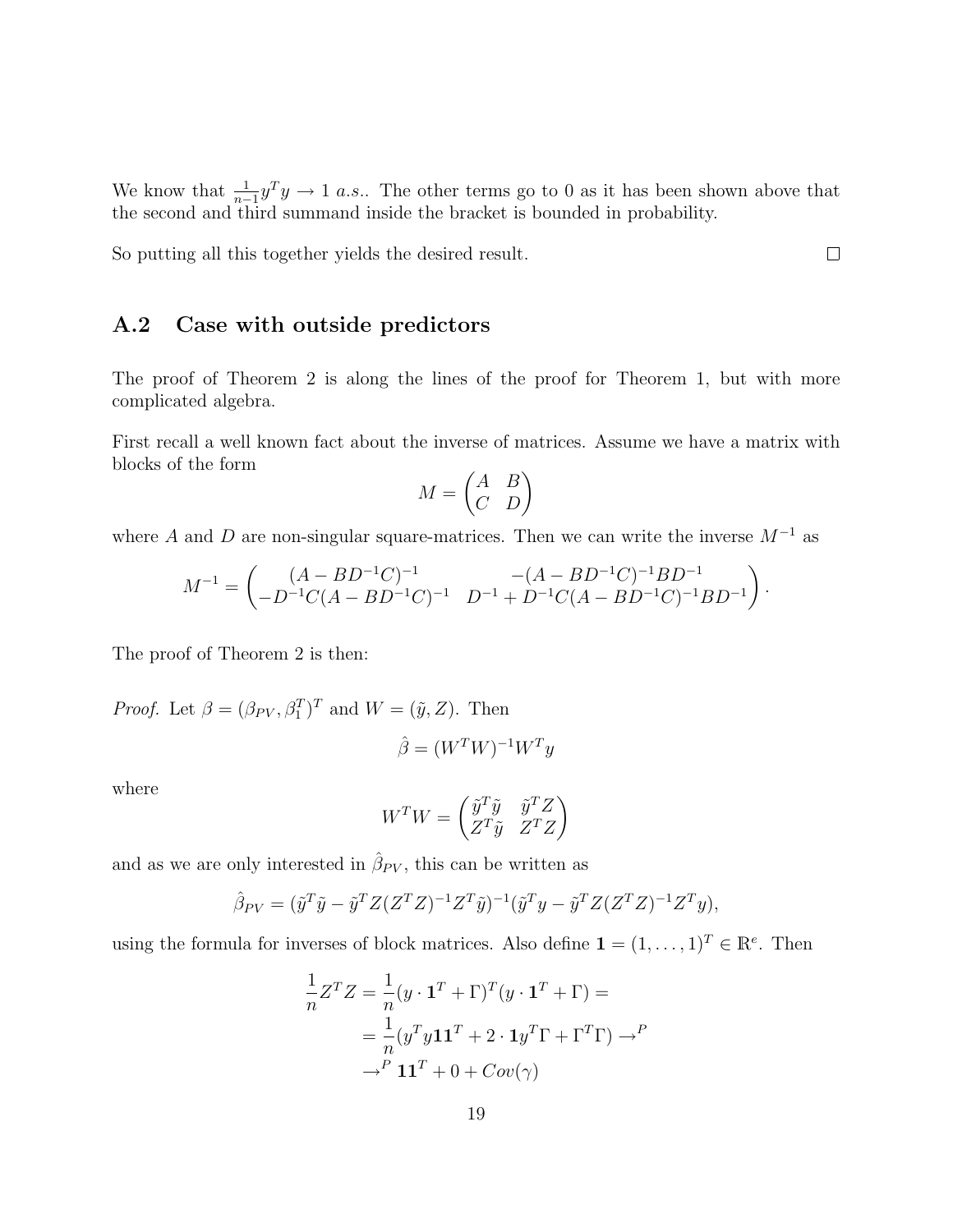where  $\Gamma_{ik} = \gamma_{ik}$  is the matrix of random errors of the external predictors and the convergence follows by the weak law of large numbers.

Also

$$
\frac{1}{n}Z^{T}y = \frac{1}{n}(\mathbf{1}y^{T}y + \Gamma^{T}y) \rightarrow^{P} \mathbf{1} + 0
$$

again using the weak law of large numbers and the independence of  $\Gamma$  and y. Furthermore

$$
Z^T\tilde y={\bf 1} y^T\tilde y+\Gamma^T\tilde y.
$$

As we already know that  $y^T \tilde{y} \to^d N^T N - p$  where  $N \sim N(0, I_p)$ , we only have to determine the distribution of

$$
\Gamma^T \tilde{y} = \Gamma^T (I - D)^{-1} (H - D) y = \Gamma^T (I - D)^{-1} U U^T y - \Gamma^T (I - D)^{-1} D y \to^d
$$
  

$$
\to^d A^T N - 0
$$

where  $N = U^T y \sim N(0, I_p)$  and  $U^T (I - D)^{-1} \Gamma \rightarrow d A = (A_1, \ldots, A_e)$  with  $A_k \sim N(0, \sigma_k^2 \cdot I_p)$ i.i.d. So  $Z^T\tilde{y}$  converges in distribution to

$$
Z^T \tilde{y} \to^d N^T N - p + A^T N.
$$

So combining the previous results we have

$$
\tilde{y}^T Z (Z^T Z)^{-1} Z^T \tilde{y} = \frac{1}{n} \left( \tilde{y}^T Z \left( \frac{1}{n} Z^T Z \right)^{-1} Z^T \tilde{y} \right) \to^P 0
$$

as the term inside the brackets is bounded in probability. Also

$$
\tilde{y}^T Z (Z^T Z)^{-1} Z^T y = \tilde{y}^T Z \left(\frac{1}{n} Z^T Z\right)^{-1} \frac{1}{n} Z^T y \to d
$$

$$
\to^d (\mathbf{1}^T (N^T N - p) + N^T A)(\mathbf{1} \mathbf{1}^T + Cov(\gamma))^{-1} \mathbf{1}.
$$

Combining all this, we have that

$$
\hat{\beta}_{PV} \rightarrow^d \frac{N^T N - p - (\mathbf{1}^T (N^T N - p) + N^T A)(\mathbf{1} \mathbf{1}^T + Cov(\gamma))^{-1} \mathbf{1}}{N^T N} =
$$
\n
$$
= \frac{(N^T N - p)(1 - \mathbf{1}^T (\mathbf{1} \mathbf{1}^T + Cov(\gamma))^{-1} \mathbf{1}) - N^T A (\mathbf{1} \mathbf{1}^T + Cov(\gamma))^{-1} \mathbf{1}}{N^T N}
$$

.

In order to get the distribution of the t-statistic, the distribution of

$$
\hat{sd}(\hat{\beta}_{PV}) = \sqrt{(W^T W)^{-1}_{11}} \hat{\sigma}
$$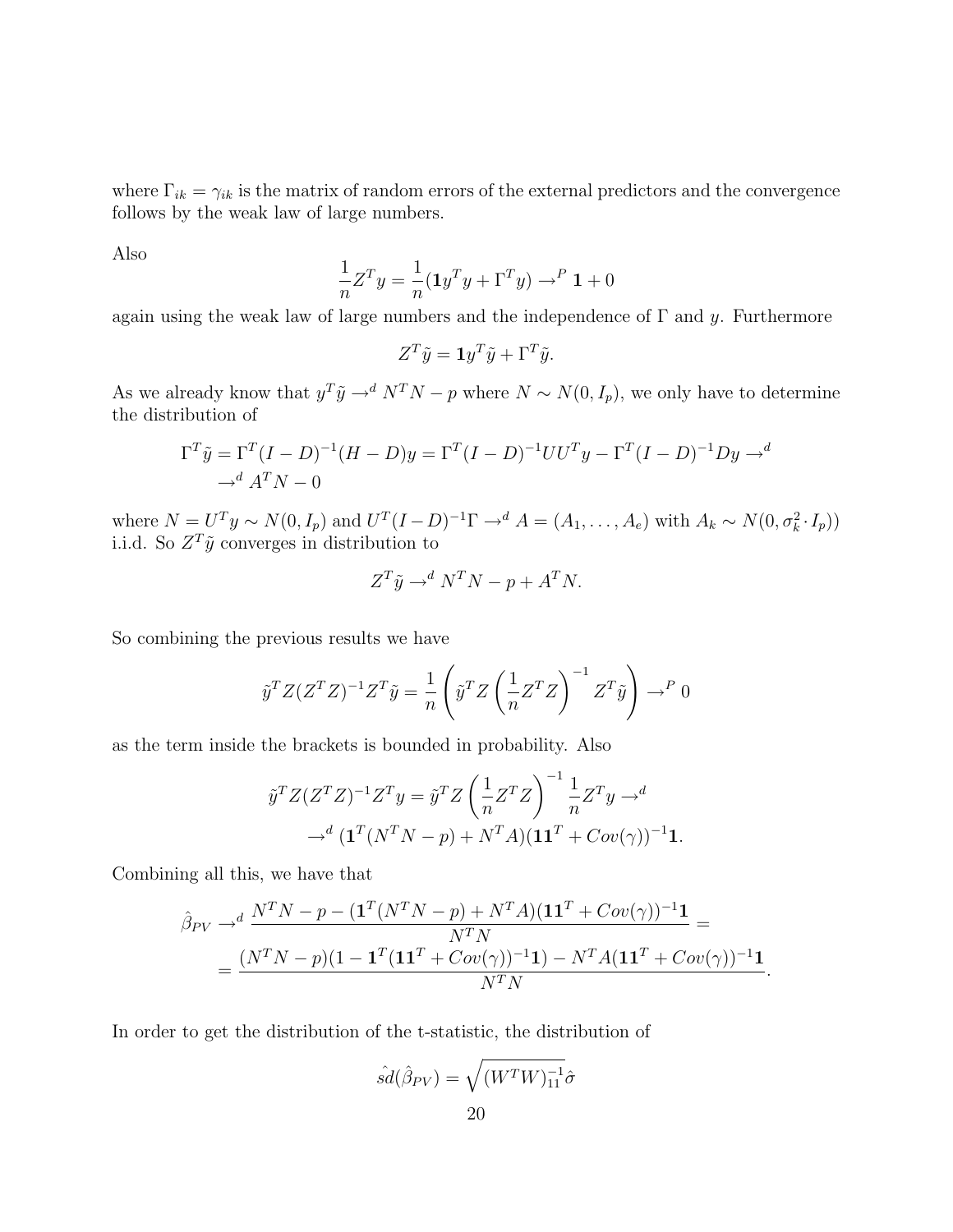is needed. First, consider  $(W^TW)_{11}^{-1}$ :

$$
(W^{T}W)_{11}^{-1} = (\tilde{y}^{T}\tilde{y} - \tilde{y}^{T}Z(Z^{T}Z)^{-1}Z^{T}\tilde{y})^{-1} \rightarrow^{d} (N^{T}N)^{-1}
$$

as

$$
\tilde{y}^T Z (Z^T Z)^{-1} Z^T \tilde{y} = \frac{1}{n} \tilde{y}^T Z \left(\frac{1}{n} Z^T Z\right)^{-1} Z^T \tilde{y} \to^P 0.
$$

Next determine the asymptotic distribution of  $\hat{\sigma}$ :

$$
\hat{\sigma} = \frac{1}{n - e - 1} (y - \hat{y})^T (y - \hat{y}) = \frac{1}{n - e - 1} (y^T y - y^T W (W^T W)^{-1} W^T y).
$$

As before,  $\frac{1}{n-e-1}y^T y \rightarrow^P 1$ . For the second term, first observe that

$$
\frac{1}{n}W^T y \to^P \begin{pmatrix} 0 \\ 1 \end{pmatrix}
$$

For  $\frac{1}{n}(W^TW)^{-1}$  it is simple to show that all elements are asymptotically bounded in probability. For  $\hat{\sigma}$ , only the bottom right block is needed where

$$
\frac{1}{n}(W^T W)_{22}^{-1} \to^P (11^T + Cov(\gamma))^{-1} \text{ as } n \to \infty.
$$

Therefore

$$
\hat{\sigma} \rightarrow^d 1 - \mathbf{1}^T (\mathbf{1}\mathbf{1}^T + Cov(\gamma))^{-1} \mathbf{1}.
$$

Combining these results yields the claim.

 $\Box$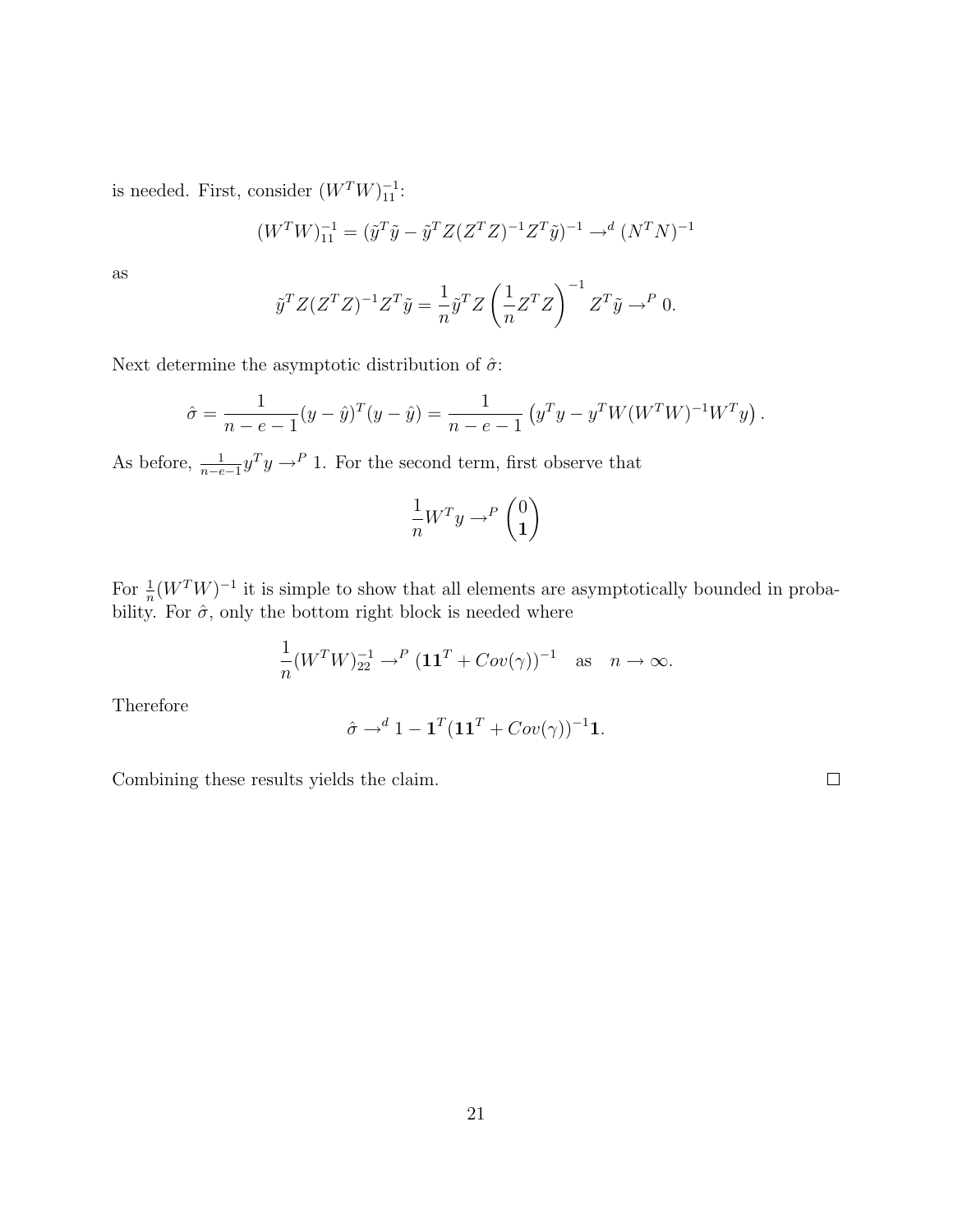# B Tables

| $\alpha = 1$   | $K = n$<br>$K=5$   $K=10$         |                                   | $\frac{0.03}{0.088}$<br>0.0887<br>0.087114<br>$\begin{array}{r} 0.099 \\ 0.104 \\ 0.118 \\ 0.089 \\ 0.091 \end{array}$ |                                   |    |                                   |  |
|----------------|-----------------------------------|-----------------------------------|------------------------------------------------------------------------------------------------------------------------|-----------------------------------|----|-----------------------------------|--|
|                |                                   |                                   | 0.104<br>0.008<br>0.008<br>0.000<br>0.100                                                                              |                                   |    |                                   |  |
|                | $K = 1$                           |                                   | $\begin{array}{r} 0.114 \\ 0.113 \\ 0.094 \\ 0.107 \\ 0.108 \\ 0.105 \\ 0.105 \end{array}$                             |                                   |    |                                   |  |
|                | $n = K$                           |                                   | $0.041$<br>$0.049$<br>$0.046$<br>$0.059$<br>$0.059$<br>$0.059$                                                         |                                   |    |                                   |  |
| $\alpha = .05$ | $K = 10$                          |                                   | $\begin{array}{r} 0.051 \\ -0.047 \\ -0.059 \\ -0.061 \\ 0.044 \\ -0.042 \\ \end{array}$                               |                                   |    |                                   |  |
|                | $K=5$                             |                                   | $\begin{array}{r} 0.044 \\ 0.044 \\ 0.039 \\ 0.042 \\ 0.059 \\ 0.056 \end{array}$                                      |                                   |    |                                   |  |
|                | $K = 1$                           |                                   | 850<br>1550<br>1550<br>1550<br>1550<br>1560<br>1560                                                                    |                                   |    |                                   |  |
|                | $K = n$                           |                                   | 0.006                                                                                                                  | $\frac{1110}{20000}$              |    |                                   |  |
| $\alpha = 0$   | $\cdot \cdot$ $\overline{K} = 10$ |                                   | $\begin{array}{r} 0.011 \\ 0.013 \\ 0.013 \\ 0.013 \\ 0.010 \\ 0.010 \\ 0.010 \\ \end{array}$                          |                                   |    |                                   |  |
|                | $K=5$                             |                                   | 0.004<br>0.006<br>0.007<br>0.000<br>0.000                                                                              |                                   |    |                                   |  |
|                | $K = 1$                           |                                   | $\begin{array}{r} 0.009 \\ 0.010 \\ 0.010 \\ 0.011 \\ 0.013 \\ 0.013 \end{array}$                                      |                                   |    |                                   |  |
|                |                                   | Ė                                 | berm.                                                                                                                  | Ė.                                | d. | g.                                |  |
| onario         |                                   | $n = 10, p = 5, k = 1, \beta = 0$ |                                                                                                                        | $n = 20, p = 5, k = 1, \beta = 0$ |    | $n = 50, p = 5, k = 1, \beta = 0$ |  |

Table 5: Level of the Linear-Linear model under the null hypothesis for the permutation test based on  $\beta$  and Table 5: Level of the Linear-Linear model under the null hypothesis for the permutation test based on  $\beta$  and t-statistic.

| itat.<br>Scenario                                                                                                                                                                                                                          |                                                                                                                                                                                          |                                                                                                                                             |                                                                                                                                                                                                                  |                                                                                                                                                                                         |                                                                                                                                                          |                                                                                                                                      |                                                                                                                                                        |                                                                                                                                                                                                                    |                                                                                                                                                                                  |
|--------------------------------------------------------------------------------------------------------------------------------------------------------------------------------------------------------------------------------------------|------------------------------------------------------------------------------------------------------------------------------------------------------------------------------------------|---------------------------------------------------------------------------------------------------------------------------------------------|------------------------------------------------------------------------------------------------------------------------------------------------------------------------------------------------------------------|-----------------------------------------------------------------------------------------------------------------------------------------------------------------------------------------|----------------------------------------------------------------------------------------------------------------------------------------------------------|--------------------------------------------------------------------------------------------------------------------------------------|--------------------------------------------------------------------------------------------------------------------------------------------------------|--------------------------------------------------------------------------------------------------------------------------------------------------------------------------------------------------------------------|----------------------------------------------------------------------------------------------------------------------------------------------------------------------------------|
|                                                                                                                                                                                                                                            |                                                                                                                                                                                          |                                                                                                                                             |                                                                                                                                                                                                                  |                                                                                                                                                                                         |                                                                                                                                                          |                                                                                                                                      |                                                                                                                                                        |                                                                                                                                                                                                                    |                                                                                                                                                                                  |
|                                                                                                                                                                                                                                            |                                                                                                                                                                                          |                                                                                                                                             |                                                                                                                                                                                                                  |                                                                                                                                                                                         |                                                                                                                                                          |                                                                                                                                      |                                                                                                                                                        |                                                                                                                                                                                                                    |                                                                                                                                                                                  |
| $n = 10, p = 100, k = 1, \beta = 0, s$                                                                                                                                                                                                     |                                                                                                                                                                                          |                                                                                                                                             |                                                                                                                                                                                                                  |                                                                                                                                                                                         |                                                                                                                                                          |                                                                                                                                      |                                                                                                                                                        |                                                                                                                                                                                                                    |                                                                                                                                                                                  |
|                                                                                                                                                                                                                                            |                                                                                                                                                                                          |                                                                                                                                             |                                                                                                                                                                                                                  |                                                                                                                                                                                         |                                                                                                                                                          |                                                                                                                                      |                                                                                                                                                        |                                                                                                                                                                                                                    |                                                                                                                                                                                  |
| $n = 30, p = 100, k = 1, \beta = 0, s$                                                                                                                                                                                                     |                                                                                                                                                                                          |                                                                                                                                             |                                                                                                                                                                                                                  |                                                                                                                                                                                         |                                                                                                                                                          |                                                                                                                                      |                                                                                                                                                        |                                                                                                                                                                                                                    |                                                                                                                                                                                  |
|                                                                                                                                                                                                                                            |                                                                                                                                                                                          |                                                                                                                                             |                                                                                                                                                                                                                  |                                                                                                                                                                                         |                                                                                                                                                          |                                                                                                                                      |                                                                                                                                                        |                                                                                                                                                                                                                    |                                                                                                                                                                                  |
| $\begin{minipage}{0.9\linewidth} \begin{tabular}{l} \hline \texttt{mem.} \\ \texttt{mem.} \\ \texttt{mem.} \\ \texttt{mem.} \\ \texttt{mem.} \\ \texttt{mem.} \\ \texttt{mem.} \\ \end{tabular}$<br>$n = 30, p = 100, k = 1, \beta = 0, s$ | $K = 1$<br>$\overline{0.008}$<br>$\overline{0.012}$<br>$\overline{0.007}$<br>$\overline{0.007}$<br>$\overline{0.008}$<br>$\overline{0.0042}$<br>$\overline{0.013}$<br>$\overline{0.013}$ | $\begin{array}{r} a = .01 \\ \hline K = 5 \\ 0.016 \\ 0.0114 \\ 0.012 \\ 0.010 \\ 0.009 \\ 0.003 \\ 0.013 \\ 0.010 \\ 0.013 \\ \end{array}$ | $K = 10$<br>$\begin{array}{c c}\n 1004 \\  \hline\n 0.016 \\  \hline\n 0.012 \\  \hline\n 0.008 \\  \hline\n 0.008 \\  \hline\n 0.0011 \\  \hline\n 0.009 \\  \hline\n 0.0011 \\  \hline\n 0.0011\n \end{array}$ | $K = 1$<br>$\overline{0.054}$<br>$\overline{0.053}$<br>$\overline{0.040}$<br>$\overline{0.036}$<br>$\overline{0.062}$<br>$\overline{0.053}$<br>$\overline{0.053}$<br>$\overline{0.052}$ | $\begin{array}{r l} \alpha = .05 \\ \hline K = 5 \\ \hline 0.053 \\ 0.058 \\ 0.057 \\ 0.055 \\ 0.053 \\ 0.053 \\ 0.063 \\ 0.063 \\ 0.063 \\ \end{array}$ | $\begin{tabular}{c c c} $K=10$ & $K=10$ \\ \hline 0.028 & 0.062 \\ 0.062 & 0.047 \\ 0.045 & 0.059 \\ 0.050 & 0.038 \\ \end{tabular}$ | $\begin{array}{r} \hline K = 1 \\ \hline 0.099 \\ 0.104 \\ 0.085 \\ 0.084 \\ 0.014 \\ 0.115 \\ 0.115 \\ 0.112 \\ 0.113 \\ 0.113 \\ \hline \end{array}$ | $\begin{array}{r} \n a = 1 \\  \hline\n k = 5 \\  \hline\n 6098 \\  0.098 \\  0.094 \\  0.095 \\  0.095 \\  0.095 \\  0.095 \\  0.005 \\  0.005 \\  0.008 \\  0.009 \\  0.009 \\  0.009 \\  0.008 \\  \end{array}$ | $K = 10$<br>$K = 0.33$<br>$\overline{0.033}$<br>$\overline{0.033}$<br>$\overline{0.033}$<br>$\overline{0.033}$<br>$\overline{0.033}$<br>$\overline{0.035}$<br>$\overline{0.095}$ |
|                                                                                                                                                                                                                                            |                                                                                                                                                                                          |                                                                                                                                             |                                                                                                                                                                                                                  |                                                                                                                                                                                         |                                                                                                                                                          |                                                                                                                                      |                                                                                                                                                        |                                                                                                                                                                                                                    |                                                                                                                                                                                  |
| perm<br>$n = 30, p = 100, k = 1, \beta = 0, s$                                                                                                                                                                                             |                                                                                                                                                                                          |                                                                                                                                             |                                                                                                                                                                                                                  |                                                                                                                                                                                         |                                                                                                                                                          |                                                                                                                                      |                                                                                                                                                        |                                                                                                                                                                                                                    |                                                                                                                                                                                  |

Table 6: Level of the Lasso-Linear model under the null hypothesis for the permutation test based on β and t-Table 6: Level of the Lasso-Linear model under the null hypothesis for the permutation test based on  $\beta$  and t-statistic.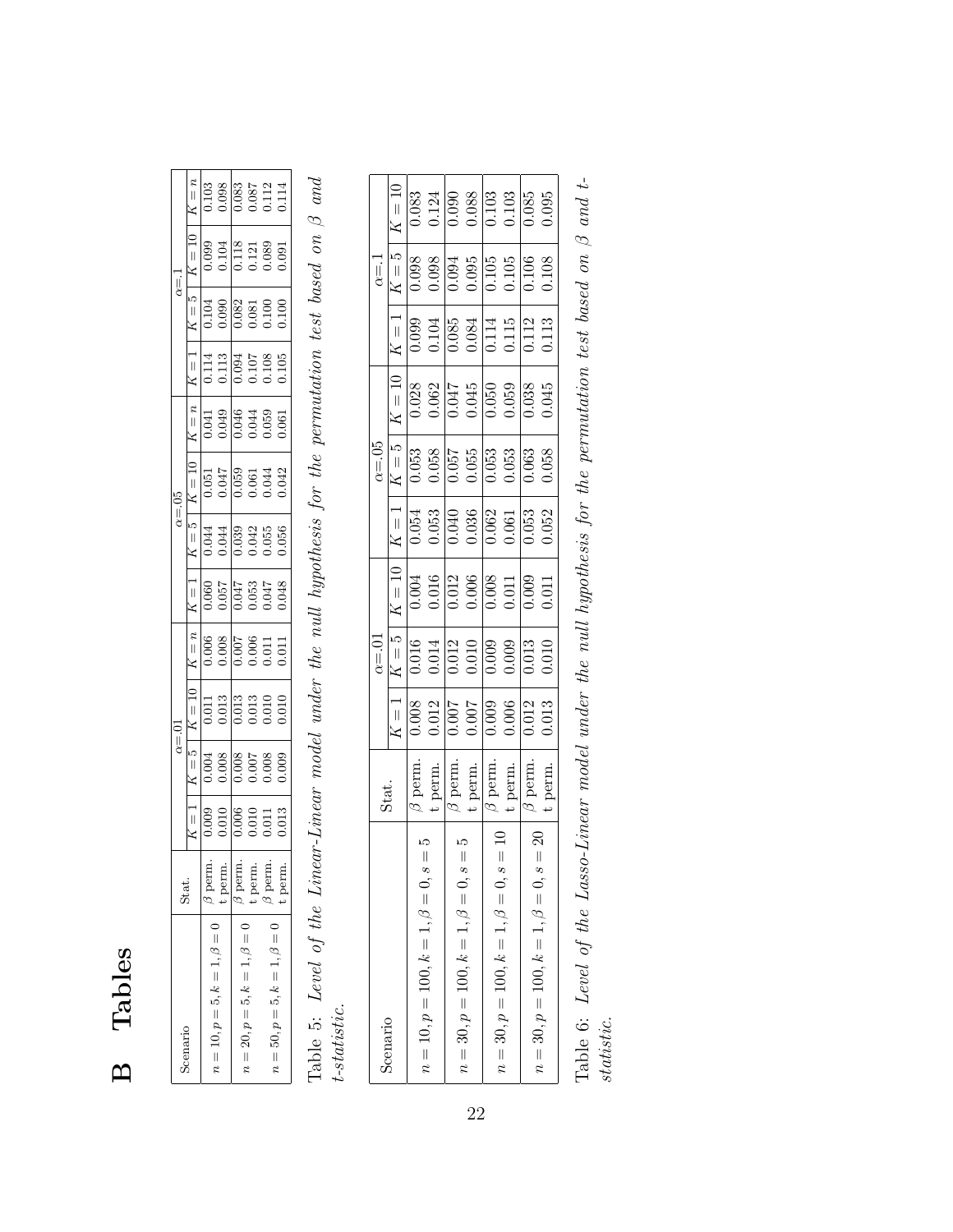| Scenario                                                | Stat.              |                                                                                                                                                                                | $\alpha{=}.01$                                                                                                                                                                                 |                                                                                                                            | $\alpha = 05$                                                                                                                                      |                                                                                                                                                                                                                                                                                                           | $\alpha = 1$ |                                                                                                                                                 |
|---------------------------------------------------------|--------------------|--------------------------------------------------------------------------------------------------------------------------------------------------------------------------------|------------------------------------------------------------------------------------------------------------------------------------------------------------------------------------------------|----------------------------------------------------------------------------------------------------------------------------|----------------------------------------------------------------------------------------------------------------------------------------------------|-----------------------------------------------------------------------------------------------------------------------------------------------------------------------------------------------------------------------------------------------------------------------------------------------------------|--------------|-------------------------------------------------------------------------------------------------------------------------------------------------|
|                                                         |                    | $K = 1$                                                                                                                                                                        |                                                                                                                                                                                                |                                                                                                                            |                                                                                                                                                    |                                                                                                                                                                                                                                                                                                           | $K=5$        | $K = 10$                                                                                                                                        |
|                                                         | perm.              |                                                                                                                                                                                |                                                                                                                                                                                                |                                                                                                                            |                                                                                                                                                    |                                                                                                                                                                                                                                                                                                           |              |                                                                                                                                                 |
|                                                         | perm.              |                                                                                                                                                                                |                                                                                                                                                                                                |                                                                                                                            |                                                                                                                                                    |                                                                                                                                                                                                                                                                                                           |              |                                                                                                                                                 |
| $1, \mu = 0, s = 1$<br>$n_1 = n_2 = 10, p = 1000, k =$  | lev. pern          |                                                                                                                                                                                |                                                                                                                                                                                                |                                                                                                                            |                                                                                                                                                    |                                                                                                                                                                                                                                                                                                           |              |                                                                                                                                                 |
|                                                         | 3 perm.            |                                                                                                                                                                                |                                                                                                                                                                                                |                                                                                                                            |                                                                                                                                                    |                                                                                                                                                                                                                                                                                                           |              |                                                                                                                                                 |
|                                                         | · perm.            |                                                                                                                                                                                |                                                                                                                                                                                                |                                                                                                                            |                                                                                                                                                    |                                                                                                                                                                                                                                                                                                           |              |                                                                                                                                                 |
| $1, \mu = 0, s = 10$<br>$n_1 = n_2 = 20, p = 1000, k =$ | lev. pern          | $\begin{array}{r} 0.012 \\ 0.013 \\ 0.015 \\ 0.011 \\ 0.010 \\ 0.008 \\ 0.008 \\ 0.009 \\ 0.012 \\ 0.000 \\ 0.012 \\ 0.012 \\ 0.012 \\ 0.012 \\ 0.013 \\ 0.013 \\ \end{array}$ | $\begin{tabular}{ l l l l } \hline $K=\bar{5}$ & \\ \hline 0.007 & \\ 0.005 & \\ 0.008 & \\ 0.014 & \\ 0.011 & \\ 0.011 & \\ 0.019 & \\ 0.011 & \\ 0.011 & \\ 0.013 & \\ \hline \end{tabular}$ | $K = 10$<br>$K = 0.008$<br>$6.008$<br>$6.008$<br>$6.008$<br>$6.008$<br>$6.008$<br>$6.008$<br>$6.008$<br>$6.008$<br>$6.008$ | $\begin{array}{r} K = 5 \\ 6042 \\ 0.049 \\ 0.041 \\ 0.041 \\ 0.054 \\ 0.050 \\ 0.050 \\ 0.047 \\ 0.050 \\ 0.050 \\ 0.050 \\ 0.050 \\ \end{array}$ |                                                                                                                                                                                                                                                                                                           |              | $\frac{2}{0.102}$<br>$\frac{5}{0.000}$<br>$\frac{6}{0.000}$<br>$\frac{6}{0.000}$<br>$\frac{6}{0.000}$<br>$\frac{6}{0.000}$<br>$\frac{6}{0.000}$ |
|                                                         | 3 perm.            |                                                                                                                                                                                |                                                                                                                                                                                                |                                                                                                                            |                                                                                                                                                    |                                                                                                                                                                                                                                                                                                           |              |                                                                                                                                                 |
|                                                         | <sup>7</sup> perm. |                                                                                                                                                                                |                                                                                                                                                                                                |                                                                                                                            |                                                                                                                                                    |                                                                                                                                                                                                                                                                                                           |              |                                                                                                                                                 |
| $1, \mu = 0, s = 10$<br>$n_1 = n_2 = 40, p = 1000, k =$ |                    |                                                                                                                                                                                |                                                                                                                                                                                                |                                                                                                                            |                                                                                                                                                    | $\begin{array}{r} 11 \\ 108 \\ 0.108 \\ 0.096 \\ 0.000 \\ 0.001 \\ 0.000 \\ 0.000 \\ 0.000 \\ 0.000 \\ 0.000 \\ 0.000 \\ 0.000 \\ 0.000 \\ 0.000 \\ 0.00 \\ 0.00 \\ 0.00 \\ 0.00 \\ 0.00 \\ 0.00 \\ 0.00 \\ 0.00 \\ 0.00 \\ 0.00 \\ 0.00 \\ 0.00 \\ 0.00 \\ 0.00 \\ 0.00 \\ 0.00 \\ 0.00 \\ 0.00 \\ 0.00$ |              |                                                                                                                                                 |

Table 7: Level of the LDA-Logistic model under the null hypothesis for the permutation test based on  $\beta$ , t-statistic Table 7: Level of the LDA-Logistic model under the null hypothesis for the permutation test based on β, t-statistic  $and\ deviance.$ and deviance.

| 0.203<br>0.202<br>0.262<br>0.481<br>0.474<br>0.520<br>0.604<br>0.200<br>0.992<br>0.991<br>$\frac{1}{1}$<br>0.218<br>0.453<br>0.445<br>0.616<br>0.616<br>0.222<br>0.220<br>0.967<br>0.968<br>0.9681<br>0.550<br>0.500<br>0.712<br>0.500<br>0.996<br>0.263<br>$\begin{array}{r} 66 \\ 693 \\ 0.993 \end{array}$<br>LQ<br>0.958<br>0.945<br>0.963<br>0.538<br>0.517<br>0.638<br>0.998<br>0.998<br>0.993<br>0.214<br>0.294<br>0.442<br>175.0<br>977.0<br>175.0<br>0.989<br>0.199<br>0.210<br>$\mid \mid$<br>$\frac{0.978}{0.950}$<br>0.995<br>$\frac{238}{5}$<br>0.203<br>0.610<br>$\frac{0.983}{0.956}$<br>0.693<br>0.284<br>$\frac{1}{0.539}$<br>0.989<br>$\frac{1.000}{\sqrt{100}}$<br>$\left  {}\right $<br>$\overline{\phantom{0}}$<br>$\boldsymbol{z}$<br>$\begin{array}{l} 0.350 \\ 0.326 \\ 0.027 \\ 0.037 \\ 0.000 \\ -0.000 \\ -0.000 \\ -0.000 \\ -0.000 \\ -0.000 \\ -0.000 \\ -0.000 \\ -0.000 \\ -0.000 \\ -0.000 \\ -0.000 \\ -0.000 \\ -0.000 \\ -0.000 \\ -0.000 \\ -0.000 \\ -0.000 \\ -0.000 \\ -0.000 \\ -0.000 \\ -0.000 \\ -0.000 \\ -0.000 \\ -0.000 \\ -0.000 \\ -0.$<br>0.113<br>0.113<br>0.153<br>0.153<br>0.993<br>$\left  {}\right $<br>$\frac{1}{1}$<br>$\frac{27}{0.308}$<br>0.353<br>0.468<br>$\begin{array}{l} 0.942 \\ 0.916 \\ 0.934 \\ 0.610 \\ 0.611 \\ 0.439 \\ 0.0439 \\ 0.034 \\ 0.039 \\ \end{array}$<br>87<br>2000<br>2000<br>0.986<br>83<br>833<br>0338<br>0536<br>LQ<br>$0.995$<br>0.980<br>0.970<br>0.33<br>0.335<br>0.335<br>1115<br>1102<br>1105<br>0.192<br>0.994<br>$\left  {}\right $<br>0.988<br>0.968<br>0.896<br>$\frac{1}{0.962}$<br>0.902<br>0.653<br>0.573<br>0.126<br>0.456<br>0.416<br>0.480<br>0.976<br>1.174<br>0.134<br>$\left  {}\right $<br>$=$ $\overline{n}$<br>$\begin{array}{r} 0.825 \\ 0.767 \\ 0.788 \\ 0.878 \\ 0.422 \\ 0.187 \\ 0.0187 \\ 0.0187 \\ 0.0187 \\ 0.0187 \\ 0.0292 \\ \end{array}$<br>0.036<br> <br> 145<br> 0.177<br> 0.255<br> 0.255<br>$\frac{85}{0.924}$<br>0.924<br>0.960<br>0.039<br>0.024<br>0.023<br>$\frac{1}{1}$<br>888<br>145<br>1081<br>1081<br>1.948<br>0.033<br>0.142<br>0.104<br>0.152<br>0.222<br>$\frac{1}{23}$<br>0.289<br>$\frac{82}{0.910}$<br>0.029<br>0.52<br>0.221<br>0.194<br>×<br>LQ<br>0.876<br>0.126<br>0.198<br>0.955<br>0.076<br>$\begin{array}{c} 0.764 \\ 0.708 \\ 0.714 \end{array}$<br>0.349<br>1.876<br>0.023<br>0.020<br>$\frac{125}{25}$<br>1.66<br>0.148<br>$0.989$<br>$0.904$<br>0.103<br>0.281<br>$\left  {}\right $<br>0.36<br>0.247<br>$\frac{62}{105}$<br><b>0.366</b><br>0.317<br>0.998<br>0.943<br>0.719<br>0.864<br>0.908<br>0.877<br>0.186<br>0.051<br>0.034<br>$\left  {}\right $<br>$\frac{1}{2}$<br>17.<br>$\overline{1}$<br>$\beta$ perm.<br>$\beta$ perm.<br>$\beta$ perm.<br>$\beta$ perm.<br>$\beta$ perm.<br>test set<br>test set<br>t perm<br>$\alpha$ analyt.<br>t perm<br>$\text{analyt}.$<br>test set<br>t perm<br>analyt.<br>t perm<br>analyt.<br>test set<br>t perm<br>analyt.<br>test set<br>$n = 20, p = 10, k = 1, \beta = .3$<br>$n = 50, p = 10, k = 1, \beta = .3$<br>$n = 20, p = 10, k = 5, \beta = .6$<br>$n = 50, p = 10, k = 5, \beta = .6$<br>$n = 10, p = 5, k = 1, \beta = .3$ | Scenario | Stat. |  | $\alpha = .01$ |  | $\alpha = 05$ |  | $\alpha = 1$ |                  |
|------------------------------------------------------------------------------------------------------------------------------------------------------------------------------------------------------------------------------------------------------------------------------------------------------------------------------------------------------------------------------------------------------------------------------------------------------------------------------------------------------------------------------------------------------------------------------------------------------------------------------------------------------------------------------------------------------------------------------------------------------------------------------------------------------------------------------------------------------------------------------------------------------------------------------------------------------------------------------------------------------------------------------------------------------------------------------------------------------------------------------------------------------------------------------------------------------------------------------------------------------------------------------------------------------------------------------------------------------------------------------------------------------------------------------------------------------------------------------------------------------------------------------------------------------------------------------------------------------------------------------------------------------------------------------------------------------------------------------------------------------------------------------------------------------------------------------------------------------------------------------------------------------------------------------------------------------------------------------------------------------------------------------------------------------------------------------------------------------------------------------------------------------------------------------------------------------------------------------------------------------------------------------------------------------------------------------------------------------------------------------------------------------------------------------------------------------------------------------------------------------------------------------------------------------------------------------------------------------------------------------------------------------------------------------------------------------------------------------------------------------------------------------------------------------------------------------------------------------------------------------------------------------------------------------------------------------------------------------------------------------------------------------------------------------------------------------------------------------------------------------------------|----------|-------|--|----------------|--|---------------|--|--------------|------------------|
|                                                                                                                                                                                                                                                                                                                                                                                                                                                                                                                                                                                                                                                                                                                                                                                                                                                                                                                                                                                                                                                                                                                                                                                                                                                                                                                                                                                                                                                                                                                                                                                                                                                                                                                                                                                                                                                                                                                                                                                                                                                                                                                                                                                                                                                                                                                                                                                                                                                                                                                                                                                                                                                                                                                                                                                                                                                                                                                                                                                                                                                                                                                                          |          |       |  |                |  |               |  |              | $\mathfrak{n} =$ |
|                                                                                                                                                                                                                                                                                                                                                                                                                                                                                                                                                                                                                                                                                                                                                                                                                                                                                                                                                                                                                                                                                                                                                                                                                                                                                                                                                                                                                                                                                                                                                                                                                                                                                                                                                                                                                                                                                                                                                                                                                                                                                                                                                                                                                                                                                                                                                                                                                                                                                                                                                                                                                                                                                                                                                                                                                                                                                                                                                                                                                                                                                                                                          |          |       |  |                |  |               |  |              |                  |
|                                                                                                                                                                                                                                                                                                                                                                                                                                                                                                                                                                                                                                                                                                                                                                                                                                                                                                                                                                                                                                                                                                                                                                                                                                                                                                                                                                                                                                                                                                                                                                                                                                                                                                                                                                                                                                                                                                                                                                                                                                                                                                                                                                                                                                                                                                                                                                                                                                                                                                                                                                                                                                                                                                                                                                                                                                                                                                                                                                                                                                                                                                                                          |          |       |  |                |  |               |  |              |                  |
|                                                                                                                                                                                                                                                                                                                                                                                                                                                                                                                                                                                                                                                                                                                                                                                                                                                                                                                                                                                                                                                                                                                                                                                                                                                                                                                                                                                                                                                                                                                                                                                                                                                                                                                                                                                                                                                                                                                                                                                                                                                                                                                                                                                                                                                                                                                                                                                                                                                                                                                                                                                                                                                                                                                                                                                                                                                                                                                                                                                                                                                                                                                                          |          |       |  |                |  |               |  |              |                  |
|                                                                                                                                                                                                                                                                                                                                                                                                                                                                                                                                                                                                                                                                                                                                                                                                                                                                                                                                                                                                                                                                                                                                                                                                                                                                                                                                                                                                                                                                                                                                                                                                                                                                                                                                                                                                                                                                                                                                                                                                                                                                                                                                                                                                                                                                                                                                                                                                                                                                                                                                                                                                                                                                                                                                                                                                                                                                                                                                                                                                                                                                                                                                          |          |       |  |                |  |               |  |              |                  |
|                                                                                                                                                                                                                                                                                                                                                                                                                                                                                                                                                                                                                                                                                                                                                                                                                                                                                                                                                                                                                                                                                                                                                                                                                                                                                                                                                                                                                                                                                                                                                                                                                                                                                                                                                                                                                                                                                                                                                                                                                                                                                                                                                                                                                                                                                                                                                                                                                                                                                                                                                                                                                                                                                                                                                                                                                                                                                                                                                                                                                                                                                                                                          |          |       |  |                |  |               |  |              |                  |
|                                                                                                                                                                                                                                                                                                                                                                                                                                                                                                                                                                                                                                                                                                                                                                                                                                                                                                                                                                                                                                                                                                                                                                                                                                                                                                                                                                                                                                                                                                                                                                                                                                                                                                                                                                                                                                                                                                                                                                                                                                                                                                                                                                                                                                                                                                                                                                                                                                                                                                                                                                                                                                                                                                                                                                                                                                                                                                                                                                                                                                                                                                                                          |          |       |  |                |  |               |  |              |                  |
|                                                                                                                                                                                                                                                                                                                                                                                                                                                                                                                                                                                                                                                                                                                                                                                                                                                                                                                                                                                                                                                                                                                                                                                                                                                                                                                                                                                                                                                                                                                                                                                                                                                                                                                                                                                                                                                                                                                                                                                                                                                                                                                                                                                                                                                                                                                                                                                                                                                                                                                                                                                                                                                                                                                                                                                                                                                                                                                                                                                                                                                                                                                                          |          |       |  |                |  |               |  |              |                  |
|                                                                                                                                                                                                                                                                                                                                                                                                                                                                                                                                                                                                                                                                                                                                                                                                                                                                                                                                                                                                                                                                                                                                                                                                                                                                                                                                                                                                                                                                                                                                                                                                                                                                                                                                                                                                                                                                                                                                                                                                                                                                                                                                                                                                                                                                                                                                                                                                                                                                                                                                                                                                                                                                                                                                                                                                                                                                                                                                                                                                                                                                                                                                          |          |       |  |                |  |               |  |              |                  |
|                                                                                                                                                                                                                                                                                                                                                                                                                                                                                                                                                                                                                                                                                                                                                                                                                                                                                                                                                                                                                                                                                                                                                                                                                                                                                                                                                                                                                                                                                                                                                                                                                                                                                                                                                                                                                                                                                                                                                                                                                                                                                                                                                                                                                                                                                                                                                                                                                                                                                                                                                                                                                                                                                                                                                                                                                                                                                                                                                                                                                                                                                                                                          |          |       |  |                |  |               |  |              |                  |
|                                                                                                                                                                                                                                                                                                                                                                                                                                                                                                                                                                                                                                                                                                                                                                                                                                                                                                                                                                                                                                                                                                                                                                                                                                                                                                                                                                                                                                                                                                                                                                                                                                                                                                                                                                                                                                                                                                                                                                                                                                                                                                                                                                                                                                                                                                                                                                                                                                                                                                                                                                                                                                                                                                                                                                                                                                                                                                                                                                                                                                                                                                                                          |          |       |  |                |  |               |  |              |                  |
|                                                                                                                                                                                                                                                                                                                                                                                                                                                                                                                                                                                                                                                                                                                                                                                                                                                                                                                                                                                                                                                                                                                                                                                                                                                                                                                                                                                                                                                                                                                                                                                                                                                                                                                                                                                                                                                                                                                                                                                                                                                                                                                                                                                                                                                                                                                                                                                                                                                                                                                                                                                                                                                                                                                                                                                                                                                                                                                                                                                                                                                                                                                                          |          |       |  |                |  |               |  |              |                  |
|                                                                                                                                                                                                                                                                                                                                                                                                                                                                                                                                                                                                                                                                                                                                                                                                                                                                                                                                                                                                                                                                                                                                                                                                                                                                                                                                                                                                                                                                                                                                                                                                                                                                                                                                                                                                                                                                                                                                                                                                                                                                                                                                                                                                                                                                                                                                                                                                                                                                                                                                                                                                                                                                                                                                                                                                                                                                                                                                                                                                                                                                                                                                          |          |       |  |                |  |               |  |              |                  |
|                                                                                                                                                                                                                                                                                                                                                                                                                                                                                                                                                                                                                                                                                                                                                                                                                                                                                                                                                                                                                                                                                                                                                                                                                                                                                                                                                                                                                                                                                                                                                                                                                                                                                                                                                                                                                                                                                                                                                                                                                                                                                                                                                                                                                                                                                                                                                                                                                                                                                                                                                                                                                                                                                                                                                                                                                                                                                                                                                                                                                                                                                                                                          |          |       |  |                |  |               |  |              |                  |
|                                                                                                                                                                                                                                                                                                                                                                                                                                                                                                                                                                                                                                                                                                                                                                                                                                                                                                                                                                                                                                                                                                                                                                                                                                                                                                                                                                                                                                                                                                                                                                                                                                                                                                                                                                                                                                                                                                                                                                                                                                                                                                                                                                                                                                                                                                                                                                                                                                                                                                                                                                                                                                                                                                                                                                                                                                                                                                                                                                                                                                                                                                                                          |          |       |  |                |  |               |  |              |                  |
|                                                                                                                                                                                                                                                                                                                                                                                                                                                                                                                                                                                                                                                                                                                                                                                                                                                                                                                                                                                                                                                                                                                                                                                                                                                                                                                                                                                                                                                                                                                                                                                                                                                                                                                                                                                                                                                                                                                                                                                                                                                                                                                                                                                                                                                                                                                                                                                                                                                                                                                                                                                                                                                                                                                                                                                                                                                                                                                                                                                                                                                                                                                                          |          |       |  |                |  |               |  |              |                  |
|                                                                                                                                                                                                                                                                                                                                                                                                                                                                                                                                                                                                                                                                                                                                                                                                                                                                                                                                                                                                                                                                                                                                                                                                                                                                                                                                                                                                                                                                                                                                                                                                                                                                                                                                                                                                                                                                                                                                                                                                                                                                                                                                                                                                                                                                                                                                                                                                                                                                                                                                                                                                                                                                                                                                                                                                                                                                                                                                                                                                                                                                                                                                          |          |       |  |                |  |               |  |              |                  |
|                                                                                                                                                                                                                                                                                                                                                                                                                                                                                                                                                                                                                                                                                                                                                                                                                                                                                                                                                                                                                                                                                                                                                                                                                                                                                                                                                                                                                                                                                                                                                                                                                                                                                                                                                                                                                                                                                                                                                                                                                                                                                                                                                                                                                                                                                                                                                                                                                                                                                                                                                                                                                                                                                                                                                                                                                                                                                                                                                                                                                                                                                                                                          |          |       |  |                |  |               |  |              |                  |
|                                                                                                                                                                                                                                                                                                                                                                                                                                                                                                                                                                                                                                                                                                                                                                                                                                                                                                                                                                                                                                                                                                                                                                                                                                                                                                                                                                                                                                                                                                                                                                                                                                                                                                                                                                                                                                                                                                                                                                                                                                                                                                                                                                                                                                                                                                                                                                                                                                                                                                                                                                                                                                                                                                                                                                                                                                                                                                                                                                                                                                                                                                                                          |          |       |  |                |  |               |  |              |                  |
|                                                                                                                                                                                                                                                                                                                                                                                                                                                                                                                                                                                                                                                                                                                                                                                                                                                                                                                                                                                                                                                                                                                                                                                                                                                                                                                                                                                                                                                                                                                                                                                                                                                                                                                                                                                                                                                                                                                                                                                                                                                                                                                                                                                                                                                                                                                                                                                                                                                                                                                                                                                                                                                                                                                                                                                                                                                                                                                                                                                                                                                                                                                                          |          |       |  |                |  |               |  |              |                  |
|                                                                                                                                                                                                                                                                                                                                                                                                                                                                                                                                                                                                                                                                                                                                                                                                                                                                                                                                                                                                                                                                                                                                                                                                                                                                                                                                                                                                                                                                                                                                                                                                                                                                                                                                                                                                                                                                                                                                                                                                                                                                                                                                                                                                                                                                                                                                                                                                                                                                                                                                                                                                                                                                                                                                                                                                                                                                                                                                                                                                                                                                                                                                          |          |       |  |                |  |               |  |              |                  |

Table 8: Power estimation for the Linear-Linear model for alternative scenarios. The permutation test was performed for the  $\beta$  and t-statistic. The power for the analytical test is corrected for the bias. The power when using formed for the β and t-statistic. The power for the analytical test is corrected for the bias. The power when using Table 8: Power estimation for the Linear-Linear model for alternative scenarios. The permutation test was peran independent test set of size n is given as well. an independent test set of size n is given as well.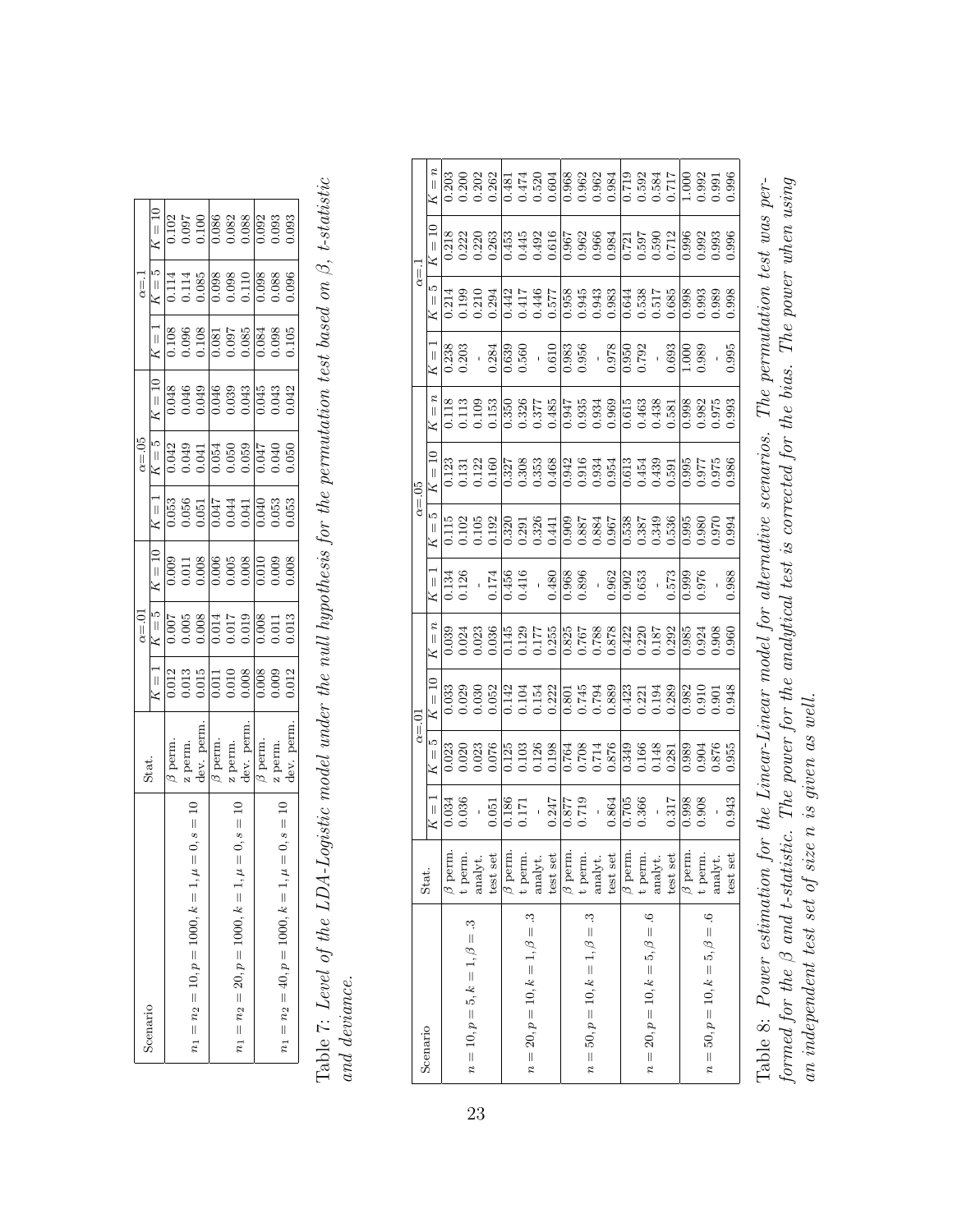| Scenario                                             | Stat.                                                                             |                                                                                | $\alpha = 0$                                                                                                                                                                                                                                                                                        |                     |                                     | $\alpha = .05$                                                                                                                                                        |                                                                                                                                                                                                                                                                                                     |                                                                                                            | $\alpha = 1$                                                                                                                                                                                                                                                                                        |        |
|------------------------------------------------------|-----------------------------------------------------------------------------------|--------------------------------------------------------------------------------|-----------------------------------------------------------------------------------------------------------------------------------------------------------------------------------------------------------------------------------------------------------------------------------------------------|---------------------|-------------------------------------|-----------------------------------------------------------------------------------------------------------------------------------------------------------------------|-----------------------------------------------------------------------------------------------------------------------------------------------------------------------------------------------------------------------------------------------------------------------------------------------------|------------------------------------------------------------------------------------------------------------|-----------------------------------------------------------------------------------------------------------------------------------------------------------------------------------------------------------------------------------------------------------------------------------------------------|--------|
|                                                      |                                                                                   | $K = 1$                                                                        | $K=5$                                                                                                                                                                                                                                                                                               | $K = \overline{10}$ | $K =$                               | $K=5$                                                                                                                                                                 | $K = 10$                                                                                                                                                                                                                                                                                            | $K = 1$                                                                                                    | $K=5$                                                                                                                                                                                                                                                                                               | $K=10$ |
|                                                      | $\beta$ perm                                                                      |                                                                                |                                                                                                                                                                                                                                                                                                     |                     |                                     |                                                                                                                                                                       |                                                                                                                                                                                                                                                                                                     |                                                                                                            |                                                                                                                                                                                                                                                                                                     |        |
| r.                                                   |                                                                                   | $\frac{0.008}{0.015}$                                                          | $\frac{2000}{20000}$                                                                                                                                                                                                                                                                                |                     | $\frac{1}{1500}$                    | $\frac{0.063}{0.072}$                                                                                                                                                 |                                                                                                                                                                                                                                                                                                     | $\frac{0.103}{0.122}$                                                                                      | $\frac{129}{0.127}$<br>0.133<br>0.139                                                                                                                                                                                                                                                               |        |
| $n = 10, p = 100, k = 1, \beta = rep(1, 5), s =$     | t perm.<br>analyt.                                                                |                                                                                |                                                                                                                                                                                                                                                                                                     |                     |                                     |                                                                                                                                                                       |                                                                                                                                                                                                                                                                                                     |                                                                                                            |                                                                                                                                                                                                                                                                                                     |        |
|                                                      | test set $\beta$ perm.                                                            | 0.047                                                                          | 0.031                                                                                                                                                                                                                                                                                               |                     |                                     | 0.120                                                                                                                                                                 |                                                                                                                                                                                                                                                                                                     | 0.195                                                                                                      |                                                                                                                                                                                                                                                                                                     |        |
|                                                      |                                                                                   | 0.336<br>0.244                                                                 |                                                                                                                                                                                                                                                                                                     |                     |                                     |                                                                                                                                                                       |                                                                                                                                                                                                                                                                                                     |                                                                                                            |                                                                                                                                                                                                                                                                                                     |        |
| r                                                    |                                                                                   |                                                                                |                                                                                                                                                                                                                                                                                                     |                     |                                     |                                                                                                                                                                       |                                                                                                                                                                                                                                                                                                     | $\frac{0.669}{0.551}$                                                                                      |                                                                                                                                                                                                                                                                                                     |        |
| $n = 30, p = 100, k = 1, \beta = rep(1, 5), s =$     |                                                                                   | $\frac{1}{0.501}$                                                              |                                                                                                                                                                                                                                                                                                     |                     |                                     |                                                                                                                                                                       |                                                                                                                                                                                                                                                                                                     |                                                                                                            |                                                                                                                                                                                                                                                                                                     |        |
|                                                      | t perm.<br>analyt.<br>test set<br>$\beta$ perm.                                   |                                                                                | $\begin{array}{r} 1.231 \\ 0.207 \\ 0.308 \\ 0.433 \\ 0.529 \\ 0.433 \\ 0.539 \\ 0.639 \\ 0.749 \\ 0.749 \\ 0.749 \\ 0.749 \\ 0.749 \\ 0.749 \\ 0.749 \\ 0.749 \\ 0.749 \\ 0.749 \\ 0.749 \\ 0.749 \\ 0.749 \\ 0.749 \\ 0.749 \\ 0.749 \\ 0.749 \\ 0.749 \\ 0.749 \\ 0.749 \\ 0.749 \\ 0.749 \\ 0.$ |                     |                                     | $\begin{array}{r} 0.428 \\ 0.421 \\ 0.415 \\ 0.617 \\ 0.611 \\ 0.611 \\ 0.603 \\ 0.604 \\ 0.872 \\ 0.312 \\ 0.305 \\ 0.305 \\ 0.305 \\ 0.305 \\ 0.305 \\ \end{array}$ | $\begin{array}{l} 0.081 \\ 0.086 \\ 0.084 \\ 0.084 \\ 0.000 \\ 0.000 \\ 0.000 \\ 0.000 \\ 0.000 \\ 0.000 \\ 0.000 \\ 0.000 \\ 0.000 \\ 0.000 \\ 0.000 \\ 0.000 \\ 0.000 \\ 0.000 \\ 0.000 \\ 0.000 \\ 0.000 \\ 0.000 \\ 0.000 \\ 0.000 \\ 0.000 \\ 0.000 \\ 0.000 \\ 0.000 \\ 0.000 \\ 0.000 \\ 0.$ | $\begin{array}{r} -10.785 \\ -0.859 \\ 0.659 \\ -0.91 \\ -0.918 \\ -0.918 \\ -0.462 \\ -0.462 \end{array}$ | $\begin{array}{r} 560 \\ 0.555 \\ 0.551 \\ 0.000 \\ 0.000 \\ 0.000 \\ 0.000 \\ 0.000 \\ 0.000 \\ 0.000 \\ 0.000 \\ 0.000 \\ 0.000 \\ 0.000 \\ 0.000 \\ 0.000 \\ 0.000 \\ 0.000 \\ 0.000 \\ 0.000 \\ 0.000 \\ 0.000 \\ 0.000 \\ 0.000 \\ 0.000 \\ 0.000 \\ 0.000 \\ 0.000 \\ 0.000 \\ 0.000 \\ 0.00$ |        |
|                                                      |                                                                                   |                                                                                |                                                                                                                                                                                                                                                                                                     |                     |                                     |                                                                                                                                                                       |                                                                                                                                                                                                                                                                                                     |                                                                                                            |                                                                                                                                                                                                                                                                                                     |        |
|                                                      |                                                                                   |                                                                                |                                                                                                                                                                                                                                                                                                     |                     |                                     |                                                                                                                                                                       |                                                                                                                                                                                                                                                                                                     |                                                                                                            |                                                                                                                                                                                                                                                                                                     |        |
| $n = 30, p = 100, k = 1, \beta = rep(5, 5), s =$     |                                                                                   |                                                                                |                                                                                                                                                                                                                                                                                                     |                     |                                     |                                                                                                                                                                       |                                                                                                                                                                                                                                                                                                     |                                                                                                            |                                                                                                                                                                                                                                                                                                     |        |
|                                                      | t perm.<br>analyt.<br>test set<br>$\frac{1}{\beta}$ perm.                         | $\begin{array}{r} 0.655 \\ 0.542 \\ - \\ 0.773 \\ 0.097 \\ \hline \end{array}$ |                                                                                                                                                                                                                                                                                                     |                     |                                     |                                                                                                                                                                       |                                                                                                                                                                                                                                                                                                     |                                                                                                            |                                                                                                                                                                                                                                                                                                     |        |
|                                                      |                                                                                   |                                                                                |                                                                                                                                                                                                                                                                                                     |                     |                                     |                                                                                                                                                                       |                                                                                                                                                                                                                                                                                                     |                                                                                                            |                                                                                                                                                                                                                                                                                                     |        |
|                                                      |                                                                                   |                                                                                |                                                                                                                                                                                                                                                                                                     |                     |                                     |                                                                                                                                                                       |                                                                                                                                                                                                                                                                                                     |                                                                                                            |                                                                                                                                                                                                                                                                                                     |        |
| $n = 30, p = 100, k = 1, \beta = rep(1, 10), s = 10$ |                                                                                   |                                                                                |                                                                                                                                                                                                                                                                                                     |                     |                                     |                                                                                                                                                                       |                                                                                                                                                                                                                                                                                                     |                                                                                                            |                                                                                                                                                                                                                                                                                                     |        |
|                                                      | $\begin{array}{ll} \mbox{t perm.}\\ \mbox{analyt.}\\ \mbox{test set} \end{array}$ | 0.352                                                                          |                                                                                                                                                                                                                                                                                                     |                     | $\frac{1}{0.566}$<br>0.566<br>0.402 | 0.569                                                                                                                                                                 |                                                                                                                                                                                                                                                                                                     | $\frac{0.704}{0.562}$                                                                                      |                                                                                                                                                                                                                                                                                                     |        |
|                                                      | $\beta$ perm                                                                      | 0.152                                                                          | 0.195<br>0.167<br>0.168                                                                                                                                                                                                                                                                             |                     |                                     | $\begin{array}{c} 0.389 \\ 0.363 \\ 0.374 \end{array}$                                                                                                                |                                                                                                                                                                                                                                                                                                     |                                                                                                            |                                                                                                                                                                                                                                                                                                     |        |
|                                                      | t perm.                                                                           | 0.186                                                                          |                                                                                                                                                                                                                                                                                                     |                     |                                     |                                                                                                                                                                       |                                                                                                                                                                                                                                                                                                     |                                                                                                            |                                                                                                                                                                                                                                                                                                     |        |
| $n = 30, p = 100, k = 1, \beta = rep(5, 10), s = 10$ | $\text{analyt}.$                                                                  |                                                                                |                                                                                                                                                                                                                                                                                                     |                     |                                     |                                                                                                                                                                       | 802.00<br>0110<br>01388                                                                                                                                                                                                                                                                             |                                                                                                            |                                                                                                                                                                                                                                                                                                     |        |
|                                                      | test set                                                                          | 0.464                                                                          | 0.469                                                                                                                                                                                                                                                                                               | 1.473               | 0.672                               | 0.670                                                                                                                                                                 |                                                                                                                                                                                                                                                                                                     | 0.773                                                                                                      | 0.759                                                                                                                                                                                                                                                                                               | 0.802  |
|                                                      |                                                                                   |                                                                                |                                                                                                                                                                                                                                                                                                     |                     |                                     |                                                                                                                                                                       |                                                                                                                                                                                                                                                                                                     |                                                                                                            |                                                                                                                                                                                                                                                                                                     |        |

|                                                                                                               | ttistic. The power for the analytical test is corrected for the bias. The power when using | size n is given as well. Here, s is the number of non-zero predictors. |
|---------------------------------------------------------------------------------------------------------------|--------------------------------------------------------------------------------------------|------------------------------------------------------------------------|
|                                                                                                               |                                                                                            |                                                                        |
|                                                                                                               |                                                                                            |                                                                        |
|                                                                                                               |                                                                                            |                                                                        |
|                                                                                                               |                                                                                            |                                                                        |
|                                                                                                               |                                                                                            |                                                                        |
|                                                                                                               |                                                                                            |                                                                        |
|                                                                                                               |                                                                                            |                                                                        |
|                                                                                                               |                                                                                            |                                                                        |
|                                                                                                               |                                                                                            |                                                                        |
| Table 9: Power estimation for the Lasso-Linear model for alternative scenarios. The permutation test was per- | $t$ ormed for the $\beta$ and $t$ -sta.                                                    | an independent test set of                                             |
|                                                                                                               |                                                                                            |                                                                        |
|                                                                                                               |                                                                                            |                                                                        |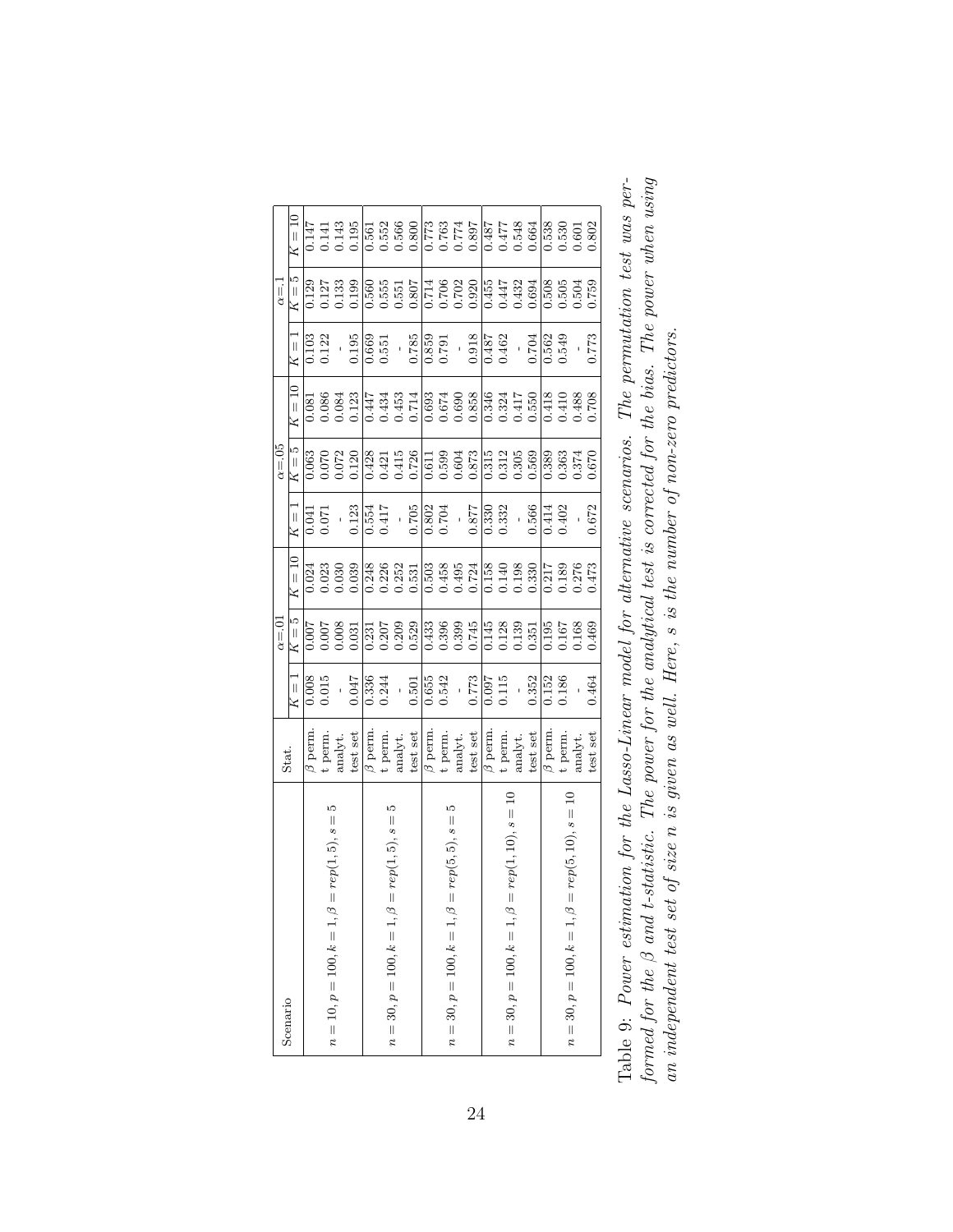| Scenario                                                          | Stat.                            |                          | $\alpha = 0$                                           |                                                                                                                                                                                                                                                                                                     |                                                                              | $\alpha = .05$       |                                                                                                                                                                                       |                                                        | $\alpha = 1$                                                                                                 |                                        |
|-------------------------------------------------------------------|----------------------------------|--------------------------|--------------------------------------------------------|-----------------------------------------------------------------------------------------------------------------------------------------------------------------------------------------------------------------------------------------------------------------------------------------------------|------------------------------------------------------------------------------|----------------------|---------------------------------------------------------------------------------------------------------------------------------------------------------------------------------------|--------------------------------------------------------|--------------------------------------------------------------------------------------------------------------|----------------------------------------|
|                                                                   |                                  | $K = 1$                  | $K=5$                                                  | $K = 10$                                                                                                                                                                                                                                                                                            | $K =$                                                                        | $K=5$                | $K = 10$                                                                                                                                                                              | $K =$                                                  | $K=5$                                                                                                        | $\zeta = 10$                           |
|                                                                   | $\beta$ perm.                    | $0.002$<br>$0.004$       |                                                        |                                                                                                                                                                                                                                                                                                     |                                                                              | 58<br>0.163<br>0.094 |                                                                                                                                                                                       |                                                        | $\frac{0.243}{ }$                                                                                            | 0.252                                  |
|                                                                   |                                  |                          | $\begin{array}{c} 0.033 \\ 0.041 \\ 0.030 \end{array}$ |                                                                                                                                                                                                                                                                                                     | $\begin{array}{c} 0.018 \\ 0.033 \\ 0.053 \end{array}$                       |                      |                                                                                                                                                                                       | $0.051$<br>$0.091$                                     | 0.269<br>0.157                                                                                               | 0.259<br>0.149                         |
| $ep(1, 10), s = 10$<br>$n_1 = n_2 = 10, p = 1000, k = 1, \mu = n$ |                                  | 0.012                    |                                                        |                                                                                                                                                                                                                                                                                                     |                                                                              |                      |                                                                                                                                                                                       | 101.07                                                 |                                                                                                              |                                        |
|                                                                   | z perm.<br>dev. perm.<br>analyt. |                          | 0.039                                                  |                                                                                                                                                                                                                                                                                                     |                                                                              |                      | $\begin{array}{c} 0.175 \\ 0.147 \\ 0.100 \\ 0.216 \\ 0.341 \end{array}$                                                                                                              |                                                        | 0.274                                                                                                        |                                        |
|                                                                   | $\ensuremath{\mathsf{test}}$ set | 0.028                    |                                                        |                                                                                                                                                                                                                                                                                                     | 0.341                                                                        |                      |                                                                                                                                                                                       | 0.533                                                  | 0.515                                                                                                        | 0.326                                  |
|                                                                   | $\beta$ perm.                    |                          |                                                        |                                                                                                                                                                                                                                                                                                     |                                                                              |                      |                                                                                                                                                                                       |                                                        |                                                                                                              |                                        |
|                                                                   | z perm.                          | 0.000                    |                                                        |                                                                                                                                                                                                                                                                                                     |                                                                              |                      |                                                                                                                                                                                       |                                                        |                                                                                                              |                                        |
| $ep(2, 10), s =$<br>$n_1 = n_2 = 10, p = 1000, k = 1, \mu = r$    | dev. perm.                       | 0.003                    | $0.629$<br>$0.169$<br>$0.5722$<br>$0.556$<br>$0.735$   |                                                                                                                                                                                                                                                                                                     | $\begin{array}{c} 0.000 \\ 0.031 \\ 0.022 \\ \vdots \\ 0.759 \\ \end{array}$ |                      |                                                                                                                                                                                       | $\begin{array}{c} 0.001 \\ 0.124 \\ 0.038 \end{array}$ |                                                                                                              |                                        |
|                                                                   | $\text{analyt}.$                 |                          |                                                        |                                                                                                                                                                                                                                                                                                     |                                                                              |                      |                                                                                                                                                                                       | $\frac{1}{2}$                                          |                                                                                                              |                                        |
|                                                                   | test set                         | $\frac{17}{17}$          |                                                        | $\begin{array}{l} 650 \\ 0.050 \\ 0.031 \\ 0.032 \\ 0.033 \\ 0.034 \\ 0.035 \\ 0.037 \\ 0.038 \\ 0.037 \\ 0.037 \\ 0.038 \\ 0.037 \\ 0.038 \\ 0.037 \\ 0.037 \\ 0.038 \\ 0.037 \\ 0.038 \\ 0.037 \\ 0.038 \\ 0.039 \\ 0.039 \\ 0.039 \\ 0.039 \\ 0.039 \\ 0.039 \\ 0.039 \\ 0.039 \\ 0.039 \\ 0.03$ |                                                                              |                      | $\begin{array}{r} \hline 0.872 \\ 0.183 \\ 0.0832 \\ 0.721 \\ 0.766 \\ 0.768 \\ 0.762 \\ 0.0333 \\ 0.000 \\ 0.000 \\ 0.000 \\ 0.000 \\ 0.000 \\ 0.000 \\ 0.000 \\ \hline \end{array}$ | 0.793                                                  |                                                                                                              | 0.923<br>0.2536<br>0.0.0.0<br>0.0.0    |
|                                                                   | $\beta$ perm.                    |                          |                                                        |                                                                                                                                                                                                                                                                                                     |                                                                              |                      |                                                                                                                                                                                       |                                                        |                                                                                                              |                                        |
|                                                                   |                                  | $\frac{0.004}{0.002}$    |                                                        |                                                                                                                                                                                                                                                                                                     | $\frac{0.022}{0.007}$                                                        |                      |                                                                                                                                                                                       | $\frac{0.063}{0.016}$                                  |                                                                                                              |                                        |
| $ep(1, 10), s = 10$<br>$n_1 = n_2 = 20, p = 1000, k = 1, \mu = n$ |                                  |                          |                                                        |                                                                                                                                                                                                                                                                                                     |                                                                              |                      |                                                                                                                                                                                       |                                                        |                                                                                                              |                                        |
|                                                                   | z perm.<br>dev. perm.<br>analyt. | $\overline{\phantom{a}}$ | $\overline{0.526}$<br>0.526<br>0.538<br>0.538          |                                                                                                                                                                                                                                                                                                     |                                                                              |                      |                                                                                                                                                                                       | $\overline{1}$                                         |                                                                                                              | 886<br>0.857<br>5759<br>0.920<br>0.989 |
|                                                                   | test set                         | 0.835                    |                                                        |                                                                                                                                                                                                                                                                                                     | 0.954                                                                        |                      |                                                                                                                                                                                       | 0.980                                                  | $\begin{array}{r} 0.862 \\ 0.868 \\ 0.767 \\ 0.881 \\ 0.987 \\ 1.80 \\ 0.987 \\ 1.000 \\ \hline \end{array}$ |                                        |
|                                                                   | $\beta$ perm.                    | $\frac{1}{351}$          | $\frac{999}{0.999}$                                    | $\frac{996}{\cdot}$                                                                                                                                                                                                                                                                                 | 0.436                                                                        | $\frac{100}{100}$    | $\frac{1}{2}$                                                                                                                                                                         | 0.495<br>0.002                                         |                                                                                                              | $\frac{000}{1}$                        |
|                                                                   | z perm.                          | 0.001                    | 0.927<br>0.999<br>0.968                                |                                                                                                                                                                                                                                                                                                     | 0.02                                                                         | 0.983<br>0.999       | 0.956<br>1.000<br>0.991                                                                                                                                                               |                                                        | 0.992                                                                                                        | 0.979                                  |
| $ep(1, 10), s = 10$<br>$n_1 = n_2 = 40, p = 1000, k = 1, \mu = n$ | dev. perm                        | 0.884                    |                                                        |                                                                                                                                                                                                                                                                                                     | 1.977                                                                        |                      |                                                                                                                                                                                       | 0.991                                                  | 0.999                                                                                                        | 1.000<br>0.997                         |
|                                                                   | analyt.                          |                          |                                                        | 1.841<br>1.998<br>1.972<br>1.932                                                                                                                                                                                                                                                                    |                                                                              | 0.992                |                                                                                                                                                                                       |                                                        | 0.998                                                                                                        |                                        |
|                                                                   | test set                         | 0.954                    | 0.949                                                  |                                                                                                                                                                                                                                                                                                     | 0.988                                                                        | 1.987                | 0.980                                                                                                                                                                                 | 0.995                                                  | 0.995                                                                                                        | 0.992                                  |
|                                                                   |                                  |                          |                                                        |                                                                                                                                                                                                                                                                                                     |                                                                              |                      |                                                                                                                                                                                       |                                                        |                                                                                                              |                                        |

| ion for the LDA-Logistic model for alternative scenarios. The permutation test was | $\alpha$ deviance-statistic. The power for the analytical test is corrected for the bias. The power |                                                                                   |
|------------------------------------------------------------------------------------|-----------------------------------------------------------------------------------------------------|-----------------------------------------------------------------------------------|
|                                                                                    |                                                                                                     |                                                                                   |
|                                                                                    |                                                                                                     |                                                                                   |
|                                                                                    |                                                                                                     |                                                                                   |
|                                                                                    |                                                                                                     | t test set of size n is given as well. Here s is the number of significant genes. |
|                                                                                    |                                                                                                     |                                                                                   |
|                                                                                    |                                                                                                     |                                                                                   |
|                                                                                    |                                                                                                     |                                                                                   |
|                                                                                    |                                                                                                     |                                                                                   |
|                                                                                    |                                                                                                     |                                                                                   |
|                                                                                    |                                                                                                     |                                                                                   |
|                                                                                    |                                                                                                     |                                                                                   |
|                                                                                    |                                                                                                     |                                                                                   |
|                                                                                    |                                                                                                     |                                                                                   |
|                                                                                    |                                                                                                     |                                                                                   |
|                                                                                    |                                                                                                     |                                                                                   |
|                                                                                    |                                                                                                     |                                                                                   |
|                                                                                    |                                                                                                     |                                                                                   |
|                                                                                    |                                                                                                     |                                                                                   |
|                                                                                    |                                                                                                     |                                                                                   |
|                                                                                    |                                                                                                     |                                                                                   |
|                                                                                    |                                                                                                     |                                                                                   |
| Table 10: Power estimati                                                           | rerformed for the $\beta$ , t, and                                                                  | when using an independent                                                         |
|                                                                                    |                                                                                                     |                                                                                   |
|                                                                                    |                                                                                                     |                                                                                   |

|                                                                                                                         |                                  | $\alpha = 01$                                                                                                                                                                                                                                                                |                                                                                                                                             |  | $\alpha = .05$                                                                                                                                                                                                                                                                                               |                                                                           | $\alpha = 1$                                                                                                                                                           |                                  |
|-------------------------------------------------------------------------------------------------------------------------|----------------------------------|------------------------------------------------------------------------------------------------------------------------------------------------------------------------------------------------------------------------------------------------------------------------------|---------------------------------------------------------------------------------------------------------------------------------------------|--|--------------------------------------------------------------------------------------------------------------------------------------------------------------------------------------------------------------------------------------------------------------------------------------------------------------|---------------------------------------------------------------------------|------------------------------------------------------------------------------------------------------------------------------------------------------------------------|----------------------------------|
|                                                                                                                         | $K = 1$                          | $\begin{array}{ c c c } \hline & K=5 & K=10 & K \ \hline & 0.051 & 0.059 & \bar{K} \ \hline & 0.186 & 0.205 & \bar{K} \ \hline & 0.186 & 0.205 & 0.838 & \bar{K} \ \hline & 0.206 & 0.257 & 0.257 & \bar{K} \ \hline & 0.200 & 0.257 & 0.928 & \bar{K} \ \hline \end{array}$ |                                                                                                                                             |  |                                                                                                                                                                                                                                                                                                              |                                                                           |                                                                                                                                                                        | $K = n$                          |
| $\ddot{\omega}$<br>$\left  {}\right $<br>$10, p = 5, k = 1, \beta$<br>$\vert\vert$                                      |                                  |                                                                                                                                                                                                                                                                              | $K = n$<br>$\overline{0.062}$<br>$\overline{0.227}$<br>$\overline{0.854}$<br>$\overline{0.869}$<br>$\overline{0.936}$<br>$\overline{0.936}$ |  | $\begin{array}{ c c c c c } \hline & K=1 & K=5 & K=10 & K=n & 1 \ \hline 0.669 & 0.175 & 0.181 & 0.168 & 0 \ \hline 0.990 & 0.380 & 0.399 & 0.443 & 0 \ \hline 0.941 & 0.942 & 0.943 & 0.947 & 1 \ \hline 0.944 & 0.427 & 0.491 & 0.500 & 0 \ \hline 1.000 & 0.983 & 0.980 & 0.986 & 1 \ \hline \end{array}$ | $K = 1$<br>$0.805$<br>$0.999$<br>$0.900$<br>$0.972$<br>$0.000$<br>$1.000$ | $\begin{tabular}{ c c c c } \hline $K=5$ & $K=10$ \\ \hline 0.271 & 0.294 \\ 0.497 & 0.537 \\ 0.966 & 0.971 \\ 0.570 & 0.630 \\ 0.570 & 0.630 \\ \hline \end{tabular}$ |                                  |
| $10, k =$<br>$20, p =$<br>$\left  {}\right $<br>$\boldsymbol{n}$                                                        | 0.390<br>0.954<br>0.844<br>0.992 |                                                                                                                                                                                                                                                                              |                                                                                                                                             |  |                                                                                                                                                                                                                                                                                                              |                                                                           |                                                                                                                                                                        | 0.264<br>0.550<br>0.026<br>0.000 |
| $10, k =$<br>$50, p =$<br>$\parallel$<br>$\boldsymbol{\mathcal{z}}$                                                     |                                  |                                                                                                                                                                                                                                                                              |                                                                                                                                             |  |                                                                                                                                                                                                                                                                                                              |                                                                           |                                                                                                                                                                        |                                  |
| = 1, $\beta$ = .3<br>= 1, $\beta$ = .3<br>= 5, $\beta$ = .6<br>$10, k =$<br>$\parallel$<br>$=20, p$<br>$\boldsymbol{n}$ |                                  |                                                                                                                                                                                                                                                                              |                                                                                                                                             |  |                                                                                                                                                                                                                                                                                                              |                                                                           |                                                                                                                                                                        |                                  |
| $\ddot{\circ}$<br>$\lvert \rvert$<br>$\varphi$<br>$\frac{1}{2}$<br>$= 50, p = 10, k =$<br>π                             |                                  |                                                                                                                                                                                                                                                                              |                                                                                                                                             |  |                                                                                                                                                                                                                                                                                                              |                                                                           |                                                                                                                                                                        |                                  |

Table 11: Unadjusted power for the analytical test for the Linear-Linear model for alternative scenarios. Table 11: Unadjusted power for the analytical test for the Linear-Linear model for alternative scenarios.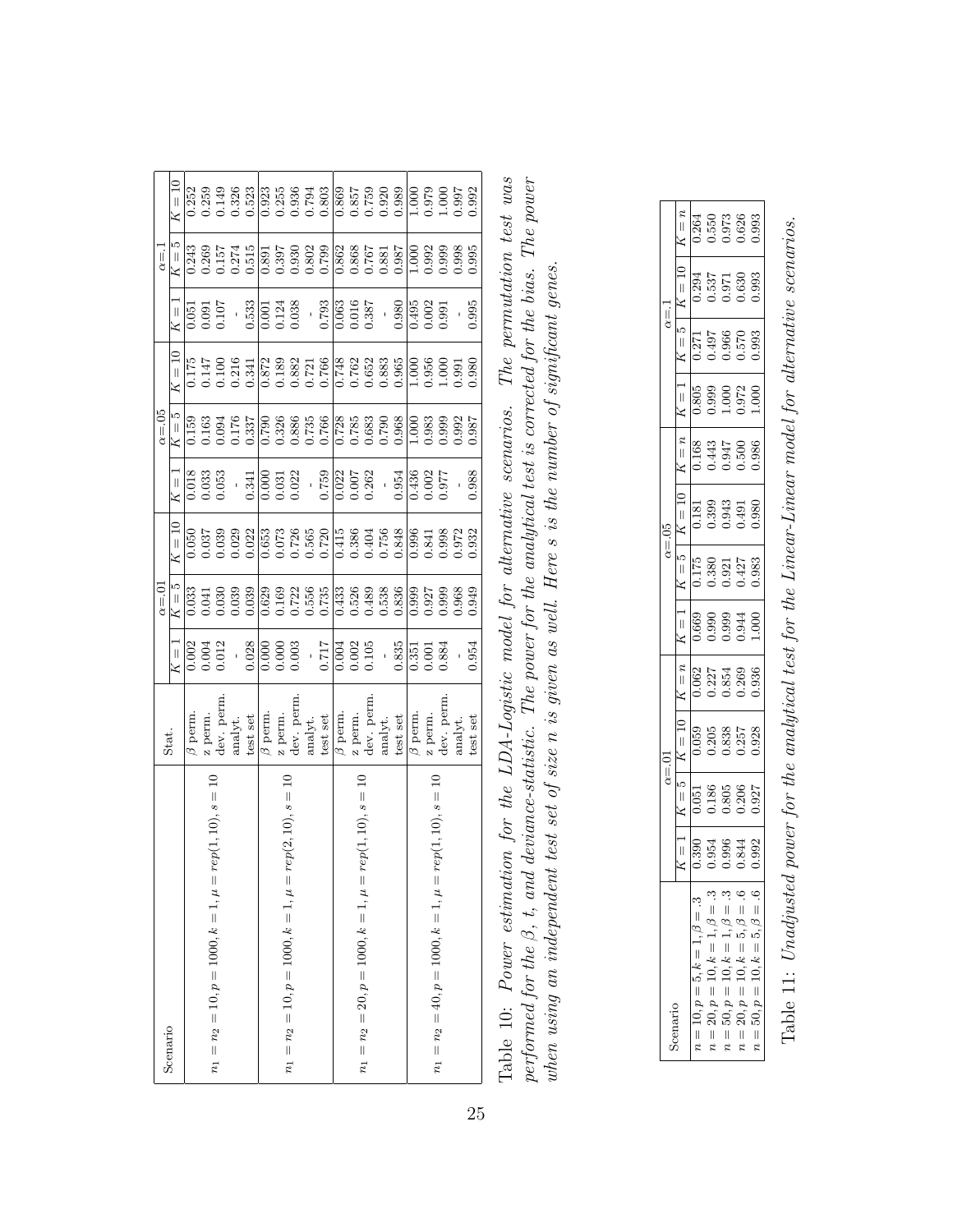| scenario                                                |                                                                     | $\alpha = 01$                                                            |                                                                 | $\alpha = 05$ |                                                                                                                                                                                                                                 |                                                                                                                   | $\alpha = 1$ |                                                                                                                                                                      |
|---------------------------------------------------------|---------------------------------------------------------------------|--------------------------------------------------------------------------|-----------------------------------------------------------------|---------------|---------------------------------------------------------------------------------------------------------------------------------------------------------------------------------------------------------------------------------|-------------------------------------------------------------------------------------------------------------------|--------------|----------------------------------------------------------------------------------------------------------------------------------------------------------------------|
|                                                         | $K = 1$                                                             | $ g = Y$                                                                 |                                                                 |               | $\begin{array}{ c c c c } \hline 1 & K=1 & K=5 & K=10 & K \ \hline 0.981 & 0.042 & 0.070 & 7 \ 0.996 & 0.381 & 0.424 & 7 \ 0.998 & 0.575 & 0.661 & 7 \ 0.000 & 0.325 & 0.384 & 89 & 1.000 & 0.389 & 0.384 \ \hline \end{array}$ |                                                                                                                   |              |                                                                                                                                                                      |
| $rep(1,5), s = 5$<br>$n = 10, p = 100, k = 1, \beta =$  | $\frac{1}{0.986}$<br>$\frac{0.986}{0.993}$<br>$\frac{0.900}{1.000}$ |                                                                          | $K = 10$<br>$0.032$<br>$0.268$<br>$0.503$<br>$0.503$<br>$0.289$ |               |                                                                                                                                                                                                                                 | $\begin{tabular}{ c c } \hline $K=1$ \\ \hline 0.992 \\ 0.998 \\ 1.000 \\ 1.000 \\ 1.000 \\ \hline \end{tabular}$ |              | $\begin{tabular}{ c c c } \hline $K=5$ & $K=10$ \\ \hline 0.081 & 0.110 \\ 0.480 & 0.504 \\ 0.652 & 0.736 \\ 0.431 & 0.482 \\ 0.485 & 0.632 \\ \hline \end{tabular}$ |
| $rep(1,5), s = 0$<br>$n=30, p=100, k=1, \beta=$         |                                                                     | $\begin{array}{c} 0.006 \\ 0.228 \\ 0.424 \\ 0.168 \\ 0.036 \end{array}$ |                                                                 |               |                                                                                                                                                                                                                                 |                                                                                                                   |              |                                                                                                                                                                      |
| $rep(5,5), s = 5$<br>$n=30, p=100, k=1, \beta=$         |                                                                     |                                                                          |                                                                 |               |                                                                                                                                                                                                                                 |                                                                                                                   |              |                                                                                                                                                                      |
| $rep(1, 10), s = 10$<br>$n=30, p=100, k=1, \beta=$      |                                                                     |                                                                          |                                                                 |               |                                                                                                                                                                                                                                 |                                                                                                                   |              |                                                                                                                                                                      |
| $rep(5, 10), s = 10$<br>$= 30, p = 100, k = 1, \beta =$ | 000.1                                                               |                                                                          |                                                                 |               |                                                                                                                                                                                                                                 |                                                                                                                   |              |                                                                                                                                                                      |

Table 12: Unadjusted power for the analytical test for the Lasso-Linear model for alternative scenarios. Table 12: Unadjusted power for the analytical test for the Lasso-Linear model for alternative scenarios.

| $K = 5$<br>$\frac{5}{0.224}$<br>0.776<br>0.998<br>0.998<br>$\begin{bmatrix} K=10 \ 0.151 \ 0.715 \ 0.879 \ 0.879 \end{bmatrix}$<br>$K=5$<br>$0.094$<br>0.647<br>0.636<br>0.996<br>$K = 1$<br>$\frac{1}{0.341}$<br>$\frac{1}{0.343}$<br>$\frac{3}{0.343}$<br>$\frac{3}{0.895}$<br>$K = 10$<br>0.025<br>0.559<br>0.724<br>0.968<br>$K=5$<br>0.011<br>0.438<br>0.636<br>0.979<br>$\frac{1}{\pi}$<br>$\begin{array}{c} 0.341 \\ 0.413 \\ 0.852 \\ 0.735 \end{array}$<br>$\overline{\mathsf{x}}$<br>$\begin{array}{l} 1, \mu = rep(1,10), s=10 \\ 1, \mu = rep(1,10), s=10 \end{array}$<br>$\cdot$ 1, $\mu = rep(1,10), s = 1$<br>$1, \mu = rep(2,10), s =$<br>$, k =$<br>$n_1 = n_2 = 10, p = 1000, k =$<br>$0, k =$<br>$n_1 = n_2 = 20, p = 1000,$<br>$n_1 = n_2 = 10, p = 1000$ |                                         | $\alpha = 01$ |  | $\alpha = 05$ |  | $\alpha = 1$ |                                  |
|-------------------------------------------------------------------------------------------------------------------------------------------------------------------------------------------------------------------------------------------------------------------------------------------------------------------------------------------------------------------------------------------------------------------------------------------------------------------------------------------------------------------------------------------------------------------------------------------------------------------------------------------------------------------------------------------------------------------------------------------------------------------------------|-----------------------------------------|---------------|--|---------------|--|--------------|----------------------------------|
|                                                                                                                                                                                                                                                                                                                                                                                                                                                                                                                                                                                                                                                                                                                                                                               |                                         |               |  |               |  |              | $K = 10$                         |
|                                                                                                                                                                                                                                                                                                                                                                                                                                                                                                                                                                                                                                                                                                                                                                               |                                         |               |  |               |  |              |                                  |
|                                                                                                                                                                                                                                                                                                                                                                                                                                                                                                                                                                                                                                                                                                                                                                               |                                         |               |  |               |  |              | 0.259<br>0.794<br>0.920<br>0.997 |
|                                                                                                                                                                                                                                                                                                                                                                                                                                                                                                                                                                                                                                                                                                                                                                               |                                         |               |  |               |  |              |                                  |
|                                                                                                                                                                                                                                                                                                                                                                                                                                                                                                                                                                                                                                                                                                                                                                               | $J, k = 7$<br>$n_1 = n_2 = 40, p = 100$ |               |  |               |  |              |                                  |

Table 13: Unadjusted power for the analytical test for the LDA-Logistic model for alternative scenarios. Table 13: Unadjusted power for the analytical test for the LDA-Logistic model for alternative scenarios.

| Scenario     |                                                                                     |                                                                           | Median of $\beta$ using                                         |                                                                                            | % Difference of       |
|--------------|-------------------------------------------------------------------------------------|---------------------------------------------------------------------------|-----------------------------------------------------------------|--------------------------------------------------------------------------------------------|-----------------------|
|              | Parameters                                                                          |                                                                           | 5-Fold PV   10-Fold PV                                          | Benchmark                                                                                  | 0-Fold PV - Benchmark |
|              | $10, p = 5, k = 1, \beta = .3$<br>$\parallel$<br>r,                                 |                                                                           | 0.182                                                           |                                                                                            |                       |
|              | $20, p = 10, k = 1, \beta = .3$<br>$n =$                                            |                                                                           |                                                                 |                                                                                            |                       |
| inear-Linear | $50, p = 10, k = 1, \beta = .3$<br>$\overline{n}$                                   | $\begin{array}{c} 0.153 \\ 0.219 \\ 0.356 \\ 0.00 \\ 0.01 \\ \end{array}$ | $\begin{array}{c} 0.237 \\ 0.362 \\ 0.240 \\ 0.349 \end{array}$ |                                                                                            |                       |
|              | $20, p = 10, k = 5, \beta = .6$<br>$n =$                                            |                                                                           |                                                                 |                                                                                            |                       |
|              | $50, p = 10, k = 5, \beta = .6$<br>$\parallel$<br>$\tilde{a}$                       |                                                                           |                                                                 | $\begin{array}{c} 0.188 \\ 0.278 \\ 0.332 \\ 0.333 \\ 0.336 \\ \end{array}$                |                       |
|              | $10, p = 100, k = 1, \beta = rep(1, 5), s =$<br>$\mathsf{I}$<br>$\tilde{r}$         | $\frac{0.0910}{0.163}$<br>0.163                                           | $\frac{0.0617}{0.180}$<br>0.180<br>0.325<br>0.200<br>0.200      | $\begin{array}{ l} \hline 0.0919 \\ 0.337 \\ 0.477 \\ 0.253 \\ 0.331 \\ 0.331 \end{array}$ |                       |
|              | $30, p = 100, k = 1, \beta = rep(1, 5), s = 5$<br>$\frac{1}{2}$                     |                                                                           |                                                                 |                                                                                            |                       |
| Lasso-Linear | $30, p = 100, k = 1, \beta = rep(5, 5), s = 5$<br>$\frac{1}{2}$                     |                                                                           |                                                                 |                                                                                            |                       |
|              | $30, p = 100, k = 1, \beta = rep(1, 10), s = 10$<br>$n =$                           |                                                                           |                                                                 |                                                                                            |                       |
|              | $30, p = 100, k = 1, \beta = rep(5, 10), s = 10$<br>$\parallel$<br>$\boldsymbol{a}$ | $-0.170$                                                                  |                                                                 |                                                                                            |                       |
|              | $n_2 = 10, p = 1000, k = 1, \mu = rep(1, 10), s =$<br>$n_1 =$                       | 1.00391                                                                   | 18800.0                                                         | 0.05800                                                                                    |                       |
|              | $n_2 = 10, p = 1000, k = 1, \mu = rep(2, 10), s =$<br>$n_1 =$                       | $\frac{0.211}{0.191}$                                                     | 0.663                                                           | 1.250                                                                                      |                       |
| LDA-Logistic | $1, \mu = rep(1, 10), s =$<br>$1000, k =$<br>$20, p =$<br>$n_2 =$<br>$n_1 =$        |                                                                           | 0.250<br>0.648                                                  | $0.353$<br>$0.774$                                                                         |                       |
|              | $1, \mu = rep(1, 10), s =$<br>$40, p = 1000, k =$<br>$n_2 =$<br>$n_1 =$             | 0.590                                                                     |                                                                 |                                                                                            |                       |

Table 14: Median value of the coefficient of the new prediction rule in the external model. The median value is given for 5-Fold PV, 10-Fold PV as well as the benchmark when the whole dataset is used and evaluation of the Table 14: Median value of the coefficient of the new prediction rule in the external model. The median value is given for 5-Fold PV, 10-Fold PV as well as the benchmark when the whole dataset is used and evaluation of the new rule w.r.t. the old rules is done on an independent test set of the same size. new rule w.r.t. the old rules is done on an independent test set of the same size.